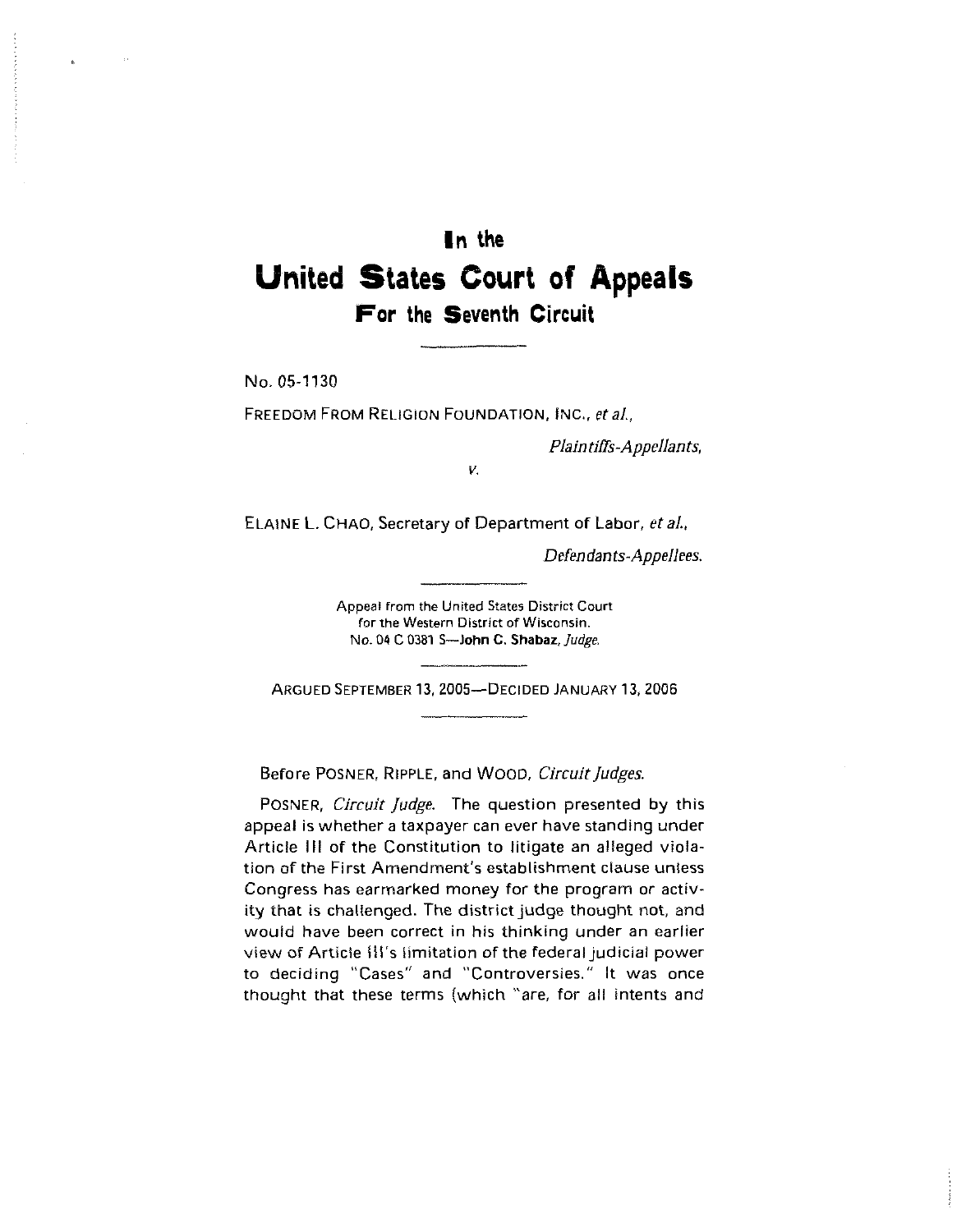purposes, synonymous," Jones v. Griffith, 870 F.2d 1363, 1366 (7th Cir. 1989)) limited federal jurisdiction to cases in which the plaintiff alleged the kind of injury that would have supported a lawsuit in the eighteenth century. In the words of Justice Frankfurter, "Both by what they said and by what they implied, the framers of the Judiciary Article gave merely the outlines of what were to them the familiar operations of the English judicial system and its manifestations on this side of the ocean before the Union. Judicial power could come into play only in matters that were the traditional concern of the courts at Westminster and only if they arose in ways that to the expert feel of lawyers constituted 'Cases' or 'Controversies.' . . . Even as to the kinds of questions which were the staple of Judicial business, it was not for courts to pass upon them as abstract, intellectual problems but only if a concrete, living contest between adversaries called for the arbitrament of law." Coleman v. Miller, 307 U.S. 433, 460 (1939) (concurring opinion).

2

In line with Justice Frankfurter's thinking, Doremus v. Board of Education, 342 U.S. 429, 433-34 (1952), rejected taxpayer standing as inconsistent with Article III, cf. Frothingham v. Mellon, 262 U.S. 447, 488 (1923), though a taxpayer could sue in state court to enforce his federal right if the state didn't impose as rigorous a standing requirement as Article III does. See, e.g., Appleton v. Menasha, 419 N.W.2d 249, 252-53 (Wis. 1988). The tangible harm to the taxpayer complaining of the expenditure was too attenuated to satisfy eighteenth-century notions of standing embodied in Article III. Indeed, the tangible harm would often be zero because if the complained-of expenditure was enjoined, the money would probably be used to defray some other public **expense that would not benefit the taxpayer, rather than returned to him in the form of a lower tax rate.**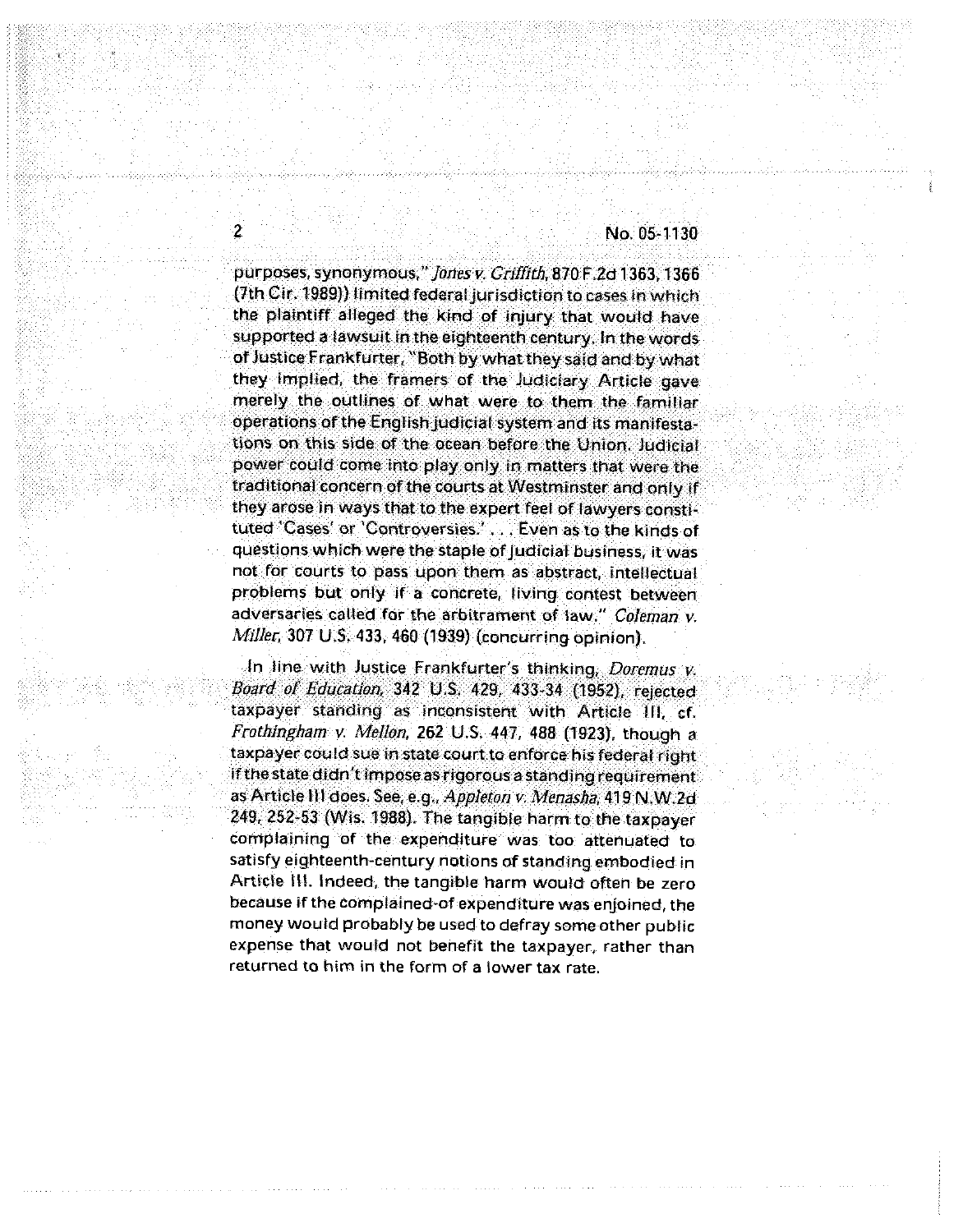Notions of standing have changed in ways to induce apoplexy in an eighteenth-century lawyer. For example, *Department of Commerce v. US. House of Representatives,* 525 U.S. 316,331 (1999), upheld standing to challenge the use of statistical sampling for the decennial census; the mere "threat of vote dilution" as a result of the methodology was deemed sufficiently concrete, actual, and imminent to confer standing. *Federal Election Commission v. Akins,*  524 U.S. 11, 20-25 (1998), upheld standing to sue for lists of donors to political action committees, on theground "that the information would help [the committees] (and others to whom they would communicate it) to evaluate candidates for public office." *Bush v. Vera,* 517 U.S. 952, 958 (1996) (plurality opinion), upheld the standing of voters who lived in newly created majority-minority congressional districts to challenge them as racially gerrymandered on the ground that such districting denied themequal treatment. *U.S. Term Limits, Inc. v. Thornton, 514* U.S. 779 (1995), assumed (without discussion) that there was taxpayer and voter standing tochallenge a state constitutional amendment that provided that no candidate could be on the ballot who had already served either three terms in the House of Representatives or two terms in the Senate.

And with specific reference to the establishment clause, consider our decision in *American CivilLiberties Union v. City ofst. Charles,* 794 F.2d 265, 267-69 (7th Cir. 1986), where we considered how much (or rather how little) injury is required to establish conventional (not even taxpayer) standing in an establishment case. We thought it enough that the plaintiffs, who objected to the prominent display of a cross on public property at Christmas time, had "been led to alter their behavior-to detour, at some inconvenience to themselves, around the streets they ordinarily use," in order to avoid having to see the cross. Id. at 268. "The curtailment of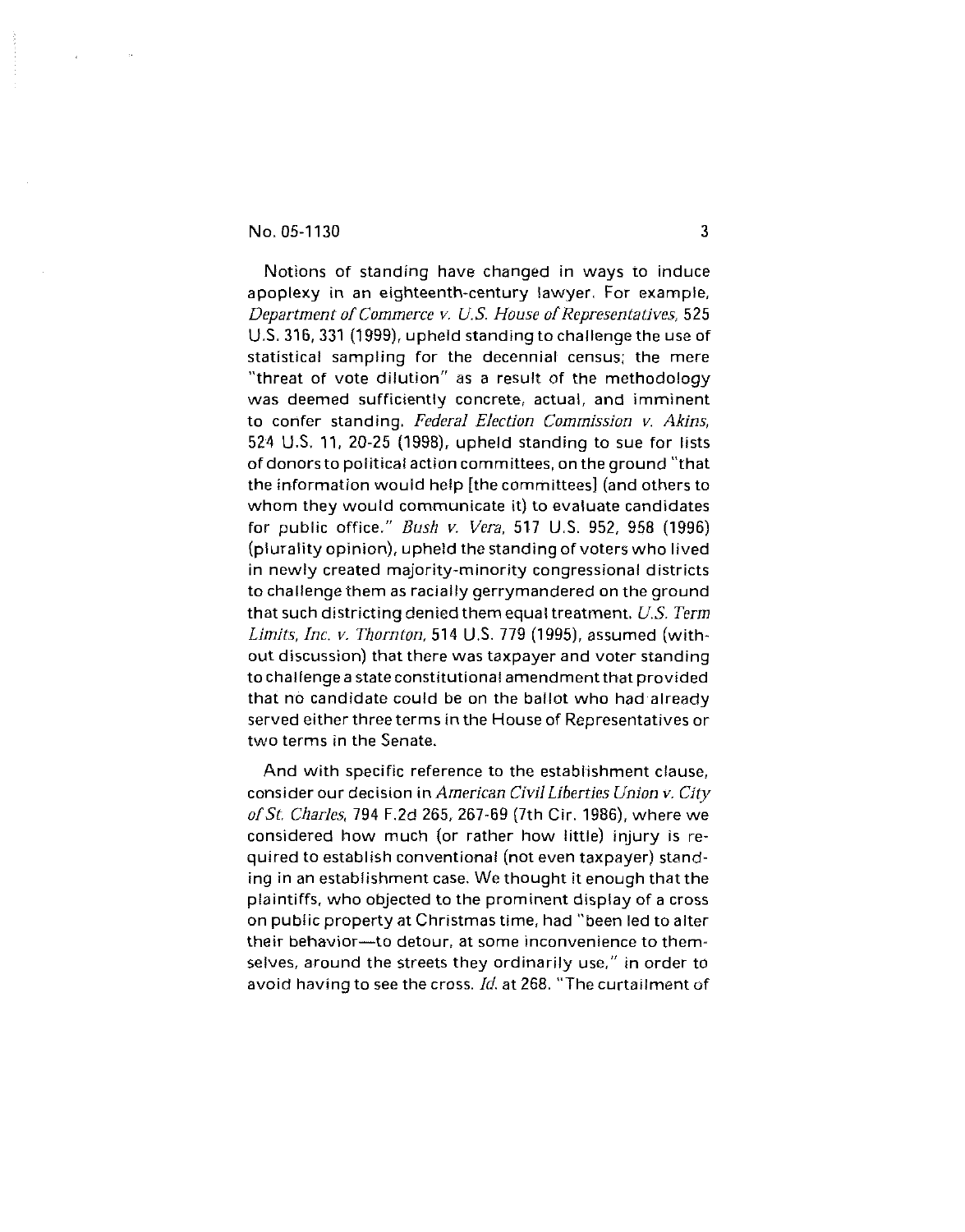their use of public rights of way" was injury enough to support their suit. *Id.* In reaching this conclusion we relied on *Abington School District* **v.** *Schempp,* 374 U.S. 203 **(1** 963), where the Supreme Court had held that schoolchildren and their parents had standing to complain that the reading of the Bible and the recitation of the Lord's Prayer in the public school that the children attended violated the establishment clause. The specific injury to the plaintiffs could have been averted by the parents' taking their children out of the public school and putting them in a secular private school (or by moving to another public school district), but those options did not deprive the plaintiffs of standing because it was an injury to them to take their children out of the public school, just as it was an injury to the plaintiffs in the *St. Charles* case that they had to detour to avoid the direct effect on them of the alleged violation (in effect, to mitigate their damages). No such ground of standing is claimed here, however; it is taxpayer standing or nothing for these plaintiffs.

It was not long after *Schempp* that the Supreme Court decided *Flast v. Cohen,* 392 U.S. 83 (1968), in favor of a taxpayer challenge in federal court to an alleged violation of the establishment clause. Congress had appropriated money for grants of financial assistance to private as well as public schools, and the plaintiffs complained that insofar as some of the grants had been made to parochial schools, the statute violated the establishment clause. The Court interpreted *Frothingham* and *Doremus* as having rested not on Article  $II$ -not on the notion that the injury that a taxpayer sustains if his taxes are used for a purpose offensive to him is too slight (in the Frankfurterian originalist conception) to sustain a case or controversy in the Article III sense-but rather on what have come to be called the "prudential" principles of standing. These are judge-made principles

 $\overline{\mathbf{4}}$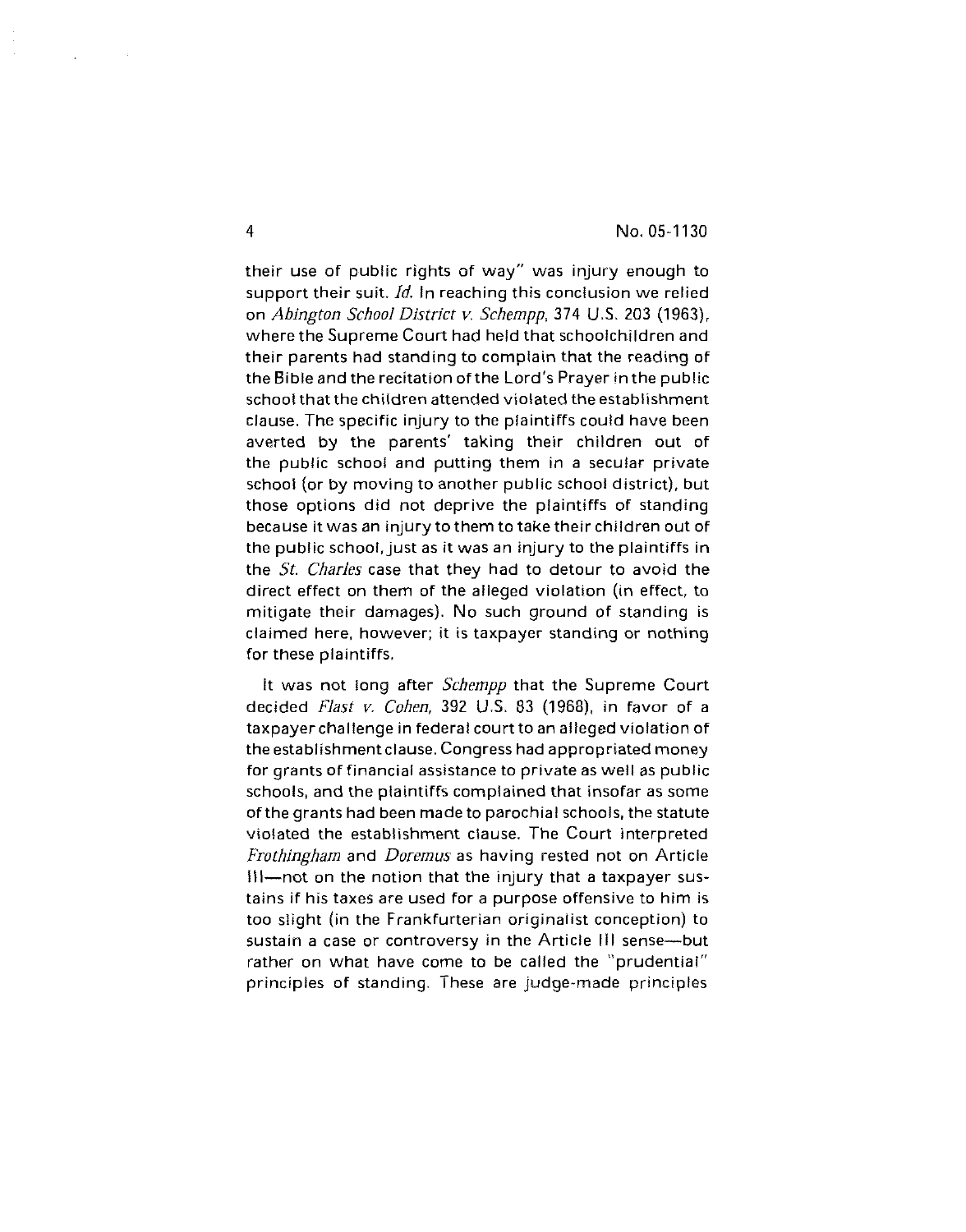illustrated by *Warth* **v.** *Seldin,* 422 U.S. 490, 509 (1975), that deny standing to someone who has been injured as a result of the defendant's conduct (the core standing requirement of Article Ill) but who is notthe "right" person to bring suit, maybe because someone has been injured more and should be allowed to control the litigation.

An example of the prudential limitations on standing is the judge-made "indirect purchaser" doctrine of antitrust law that denies a right of action to a purchaser from a purchaser from a cartel. *Illinois* **Brick** *Co.* v. *Illinois.* 431 US. *720* (1977). If as is highly likely a purchaser from the cartel (the "direct purchaser") passes on a portion of the cartel overcharge to his customers (the "indirect purchasers" from the cartel), the latter are injured and an award of damages would redress their injury. So there would be Article Ill standing. Butto allow them to sue would greatly complicate litigation, first because the court would have to determine how much of the overcharge had been passed on, a difficult question of incidence analysis, and second because there would be tiers of plaintiffs complaining about the same violation of law.

But the prudential principles of standing, like other common law principles, are protean and mutable (the term "prudential" is the very antithesis of a definite rule or standard). The Court decided in *Flast* that they should not stand in the way of challenges to "exercises of congressional power under the taxing and spending clauses of Art. I, *5* 8, of the Constitution," provided that the expenditure complained of is notjust "an incidental expenditure of tax funds in the administration of an essentially regulatory statute" and that "the challenged enactment exceeds specific constitutional limitations imposed upon the exercise of the congressional taxing and spending power and not simply that the enactment is generally beyond the powers dele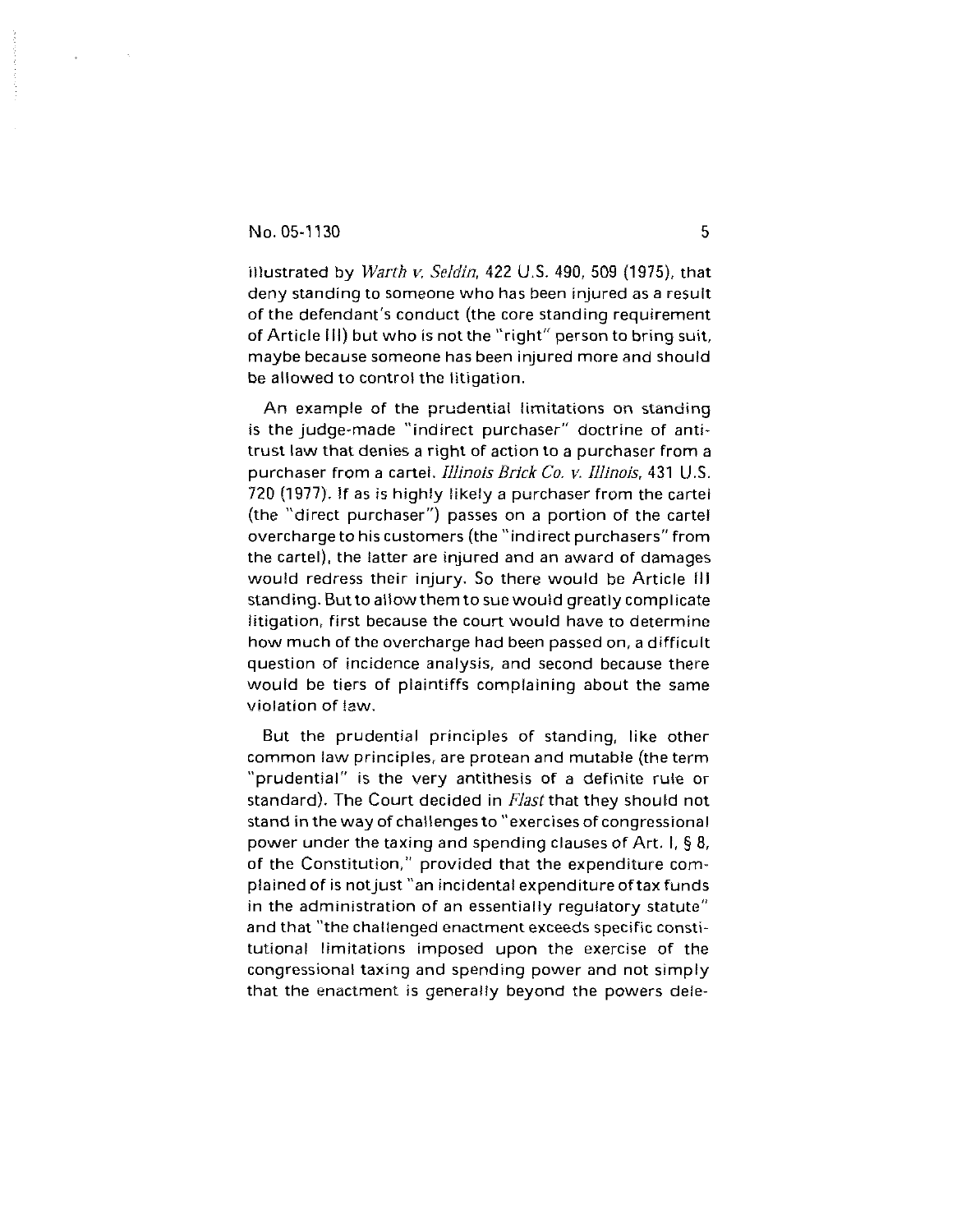gated to Congress by Art. I, *5* 8." 392 U.S. at 102-03. The Court found that this two-part test was satisfied by a challenge to the use of "the taxing and spending power. . . to favor one religion over another or to support religion in general.'' *Id.* at 103.

The word "specific" in the passage we quoted from *Flast*  turned out to be critical to the Court's later reasoning. By forbidding Congress to establish a national church, the establishment clause places a specific limitation on congressional appropriations, since the essence of an establishment of religion is government financial support. *Walz* v. *Tax Commission of City of New York,* 397 U.S. 664, 668 (1970) ("for the men who wrote the Religion Clauses of the First Amendment the 'establishment' of a religion connoted sponsorship, financial support, and active involvement of the sovereign in religious activity"); see also *Engel* **v.**  *Vitale,* 370 U.S. 421, 430-31 (1962). In *Valley Forge Christian College v. Americans United for Separation of Church* & State, *Inc.,* 454 U.S. 464 (1982), we learn that a taxpayer has standing to complain *only* about the violation of a limitation on Congress's power under Article I, section 8, of the Constitution to tax and (implicitly) to spend money to finance the exercise of the various powers granted to Congress by Article I. Taxpayers challenged the donation of a disused army hospital by a federal executive agency to a religious institution. The Court denied them standing because the transfer had not been made by Congress or pursuant to an exercise of Congress's taxing and spending powers; it had been made (by the agency) pursuant to Congress's power under Article IV, section 3, to dispose of U.S. property. *Id.* at 479-80.

To complete the edifice, *Bowen v. Kendrick,* 487 U.S. 589, 618-20 (1988), held that taxpayers **had** standing to challenge

6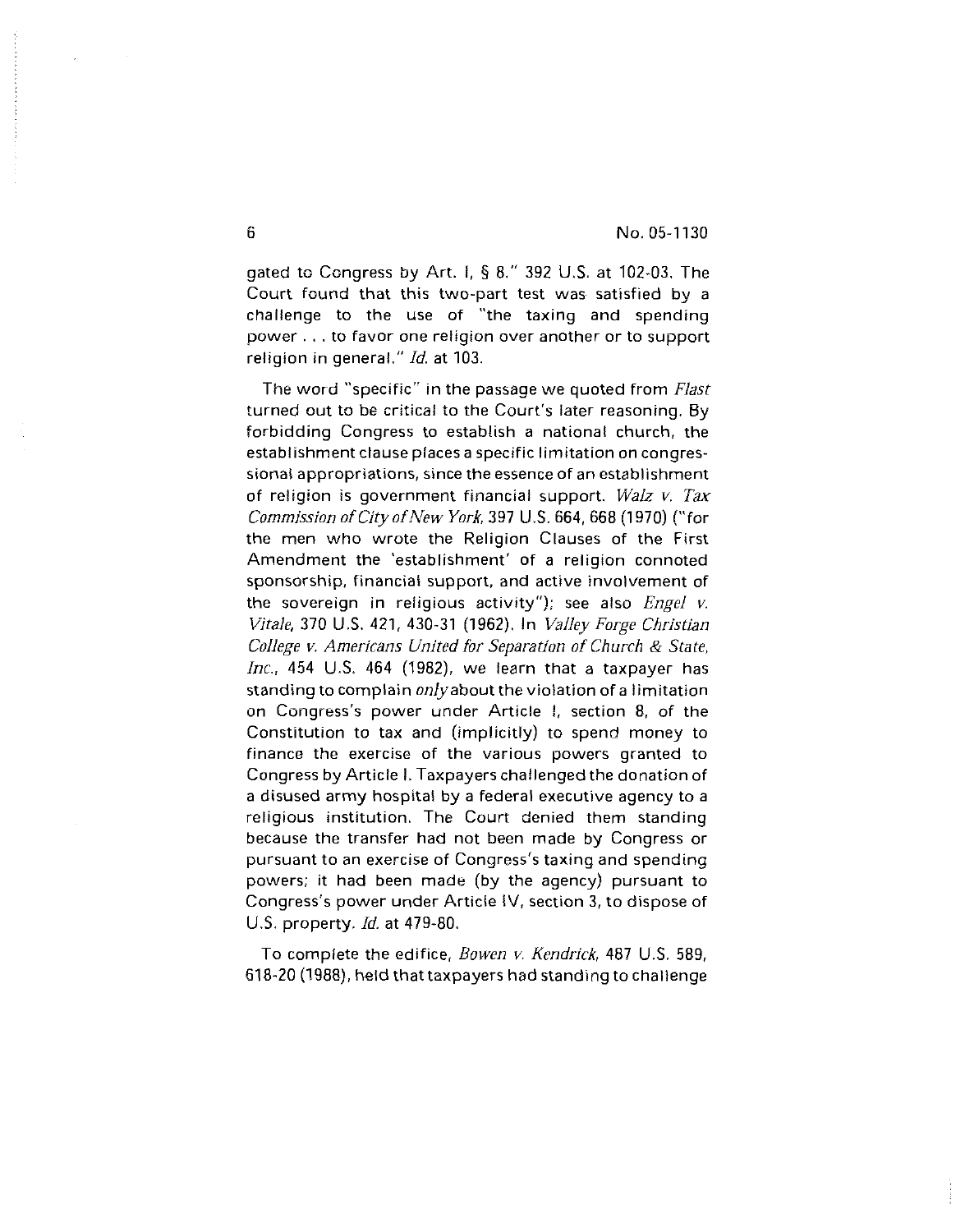grants by a federal agency to religious institutions pursuant to a statute that authorized grants to public and private institutions for services related to adolescents' sexual problems, even though the grants had not been made by Congress itself. *Kendrick* was a replay of *Flast,* where the complaint had been not about the statute itself, which said nothing about religion (there was such a complaint in *Kendrick* but the part of the Court's opinion dealing with that complaint does not relate to our case), but about the fact that in administering the statute the executive branch had made grants to religious institutions. Consistent with *Flast, Kendrick* reads *Valley Forge* as not requiring taxpayers to show that a statute violated the establishment clause; all they had to show was that a statute enacted pursuant to Congress's taxing and spending powers under Article I, section 8 had been necessary for the violation to occur-it did not have to be sufficient. The violation was not completed until the executive branch acted, but the taxpayers still had standing to challenge it.

In *Valley Forge* the executive branch had simply given away surplus property, and while the property had probably been built or acquired with appropriated funds rather than donated to the government, the Court did not treat the transfer as an expenditure of appropriated funds. Similarly, in *In re United States Catholic Conference*, 885 F.2d 1020, 1027-28 (2d Cir. 1989), where standing to challenge the Internal Revenue Service's grant of a tax exemption to the Catholic Church was denied, there was no expenditure of appropriated funds and no challenge to the exercise of Congress's taxing and spending powers. Cf. *Alien* **v.** *Wight,* 468 U.S. 737 (1984); *Simon v. Eastern Kentucky Welfare Rights Org.*, 426 US. 26 (1 976); *District of Columbia Common Cause v. District of Columbia,* 858 F.2d **1,** 3-4 (D.C. Cir. 1988).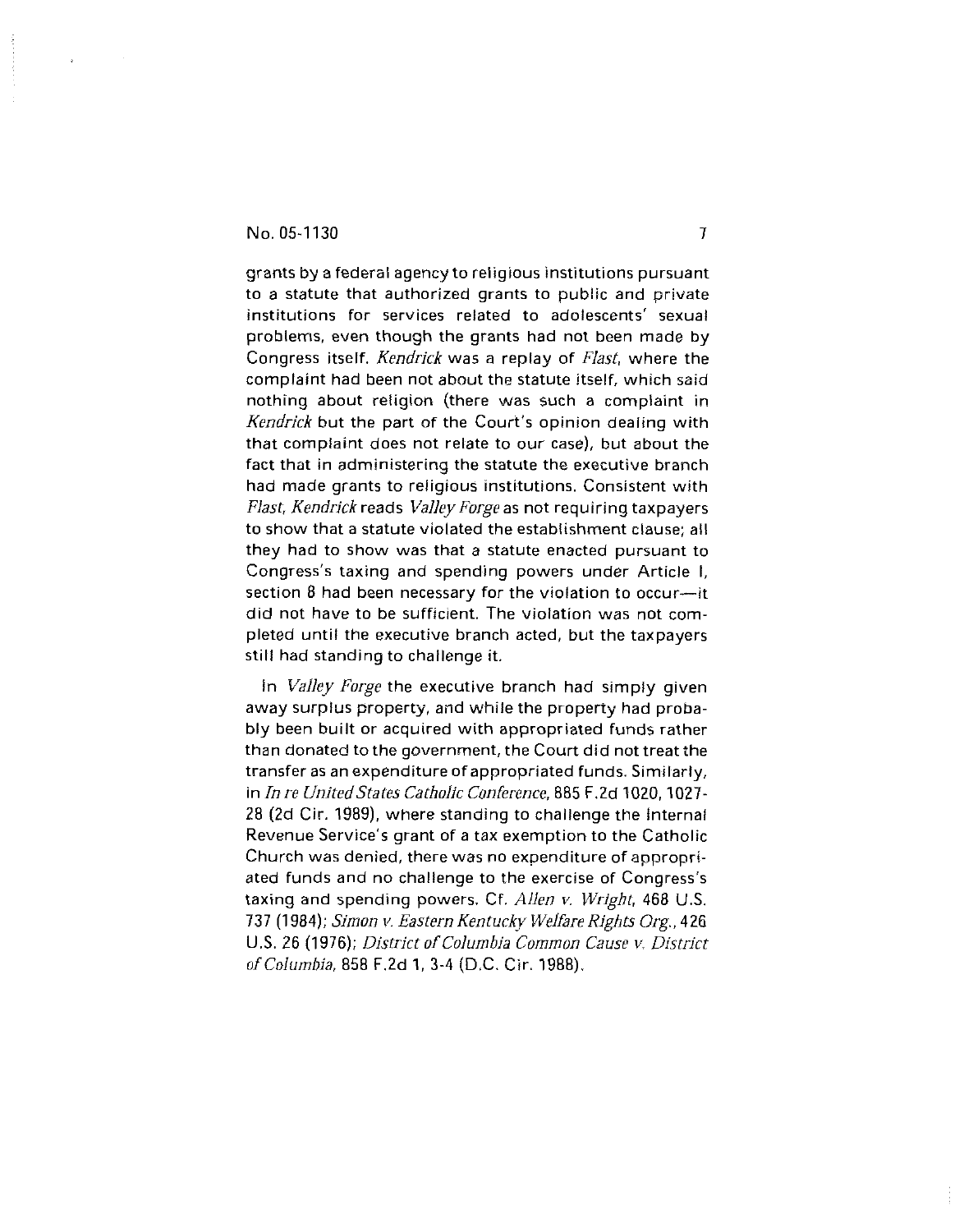The present case, however, is governed by *Kendrick.* The taxpayers here are complaining about the use of money appropriated by Congress under Article I, section 8, to fund conferences that various executive-branch agencies hold to promote President Bush's "Faith-Based and Community Initiatives." This is a program that the President has created by a series of executive orders. One order established an Office of Faith-Based and Community Initiatives in the White House. Others established Centers for Faith-Based and Community Initiatives in the various federal departments.

The stated goal of the conferences is to promote community organizations whether secular or religious, asexplained in the conferences' website (www.dtiassociates. com/FBCI/):

For years, faith-based and community groups have been assisting people in need. Unfortunately, the Federal government has often not been a willing partner to these groups in the provision of social services. President Bush has worked to change this. Since he took office, thousands of grassroots organizations have received training in the Federal grants process, and hundreds of these groups have successfully competed for Federal funds for the first time. The White House will host a new round of Conferences on Faith-Based and Community Initiatives to continue supporting the work of effective social service programs. The conferences will provide participants with information about the Federal funding process, availablefundingopportunities, and the requirements that come with the receipt of Federal funds. The conferences will also provide an opportunity to inform State and local officials about equal treatment regulations and other central elements of the Faith-Based and Community Initiative. The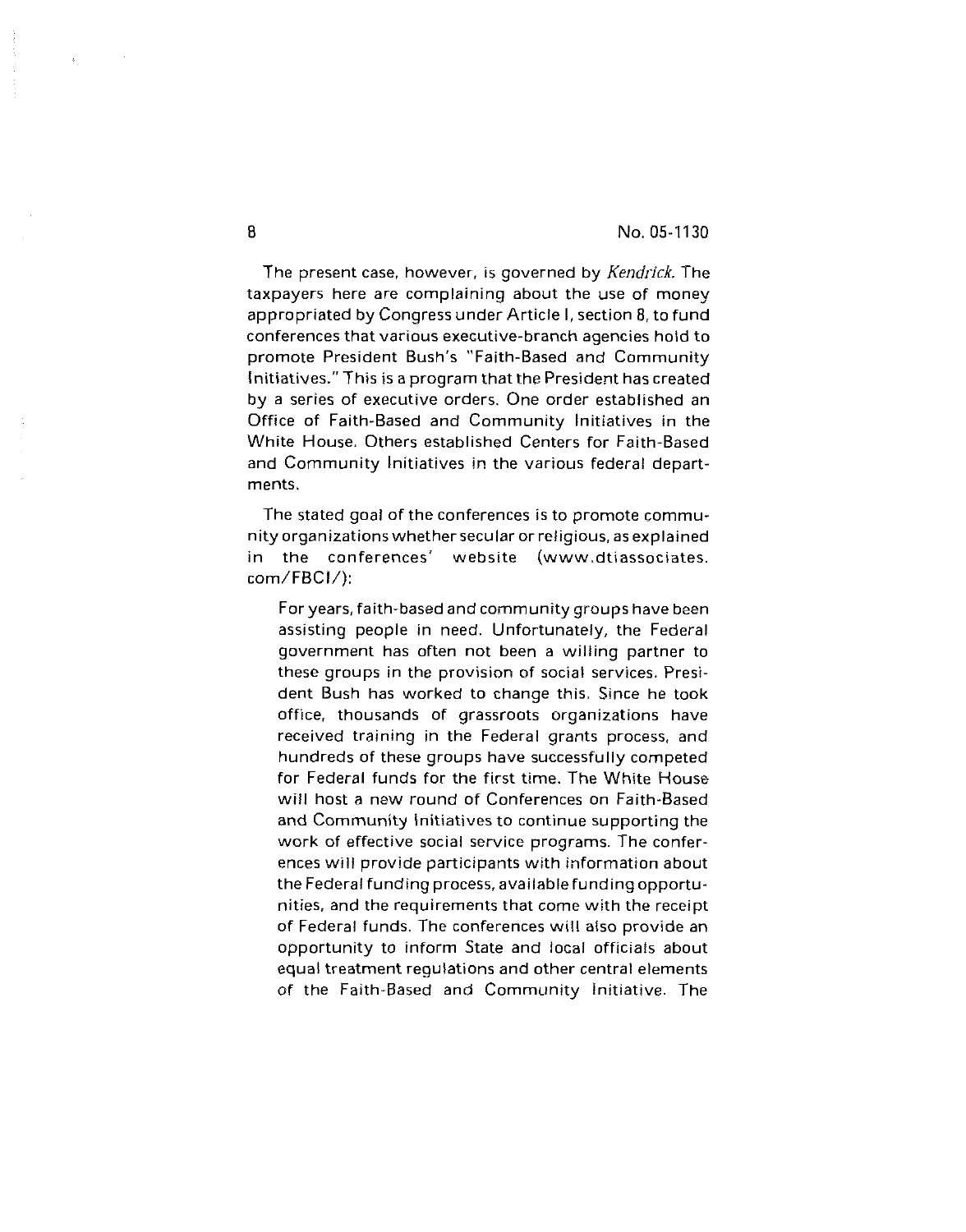$\mathcal{L}$ 

conferences will be supported by the Departments of Justice, Agriculture, Labor, Health and Human Services. Housing and Urban Development, Education, Commerce, and Veterans Affairs, the Small Business Administration, and the Agency for International Development.

The plaintiffs claim that in fact the conferences are designed to promote religious community organizations over secular ones.

The complaint-all we have to go on at this stage-is wordy, vague, and in placesfrivolous, as where it insinuates that the President is violating the establishment clause by "tout[ing] the allegedly unique capacity of faith-based organizations to provide effective social services" $-$  as if the President were not entitled to express his opinion about such organizations. But the complaint is not entirely frivolous, for it portrays the conferences organized by the various Centers as propaganda vehicles for religion, and should this be proved one could not dismiss the possibility that the defendants are violating the establishment clause, because it has been interpreted to require that the government be neutral between religion and irreligion as well as between sects. *McCreary County v. American Civil Liberties Union of Kentucky,* 125 S.Ct. 2722, 2733-34 (2005); *Board of Education of Kiryas Joel Village School District v. Grumet,* 512 US. 687, 696 (1994); *Texas Monthly, Inc. v. Bullock,* 489 US. 1, 14-17 (1989). Neutrality goes both ways; if the government merely wants to redress discrimination against religious providers of social services, it is not violating the establishment clause. *Rosenberger v. Rector* & *Visitors of University of Virginia,* 515 U.S. 819, 839 (1995); *Lynch* v. *Donnelly,* 465 US. 668, 673 (1984); *Linnemeir* v. *Board of Trustees of Purdue University,* 260 F.3d 757, 765 (7th Cir. 2001). But these are the issues on the merits; the only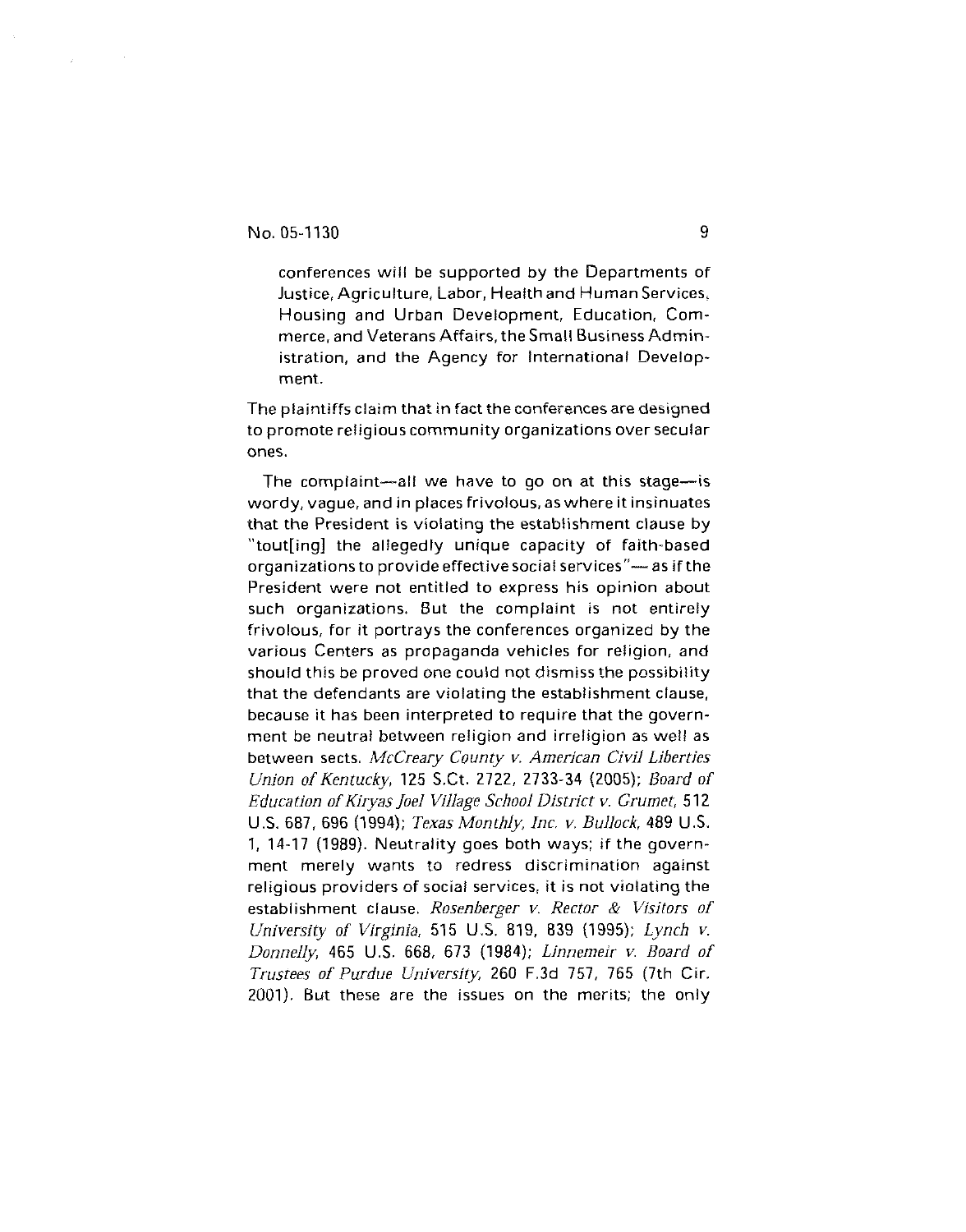question before us is the plaintiffs' standing to litigate the merits.

At argument the plaintiffs' counsel was unable to identify the appropriations that fund theconferences. The complaint does, however, allege that the conferences are funded by money derived from appropriations, which means from exercises of Congress's spending power rather than from, say, voluntary donations by private citizens. There is no suggestion that these are appropriations earmarked for these conferences, or for any other activities of the various Faith-Based and Community Initiatives programs, or for a statute pursuant to which the programs were created. The money must come from appropriations for the general administrative expenses, over which the President and other executive branch officials have a degree of discretionary power, of the departments that sponsor the conferences. Consolidated Appropriations Act, 2005, Pub. **L.** No. 108-447. 118 Stat. 2809, 2853, 3115-16, 3136, 3150, 3311-12; Department of Homeland Security Appropriations Act. 2005, Pub. **L.** No. 108-334, 118 Stat. 1298-99.

The difference, then, between this case on the one hand and *Flast* and *Kendrick* on the other is that the expenditures in those cases were pursuant to specific congressional grant programs, while in this case there is no statutory program, just the general "program" of appropriating some money to executive-branch departments without strings attached. The difference cannot be controlling. Suppose the Secretary of Homeland Security, who has unearmarked funds in his budget, decided to build a mosque and pay an Imam a salary to preach in it because the Secretary believed that federal financial assistance to Islam would reduce the likelihood of islamist terrorism in the United States. No doubt so elaborate, so public, a subvention of reiigion would give rise to standing to sue on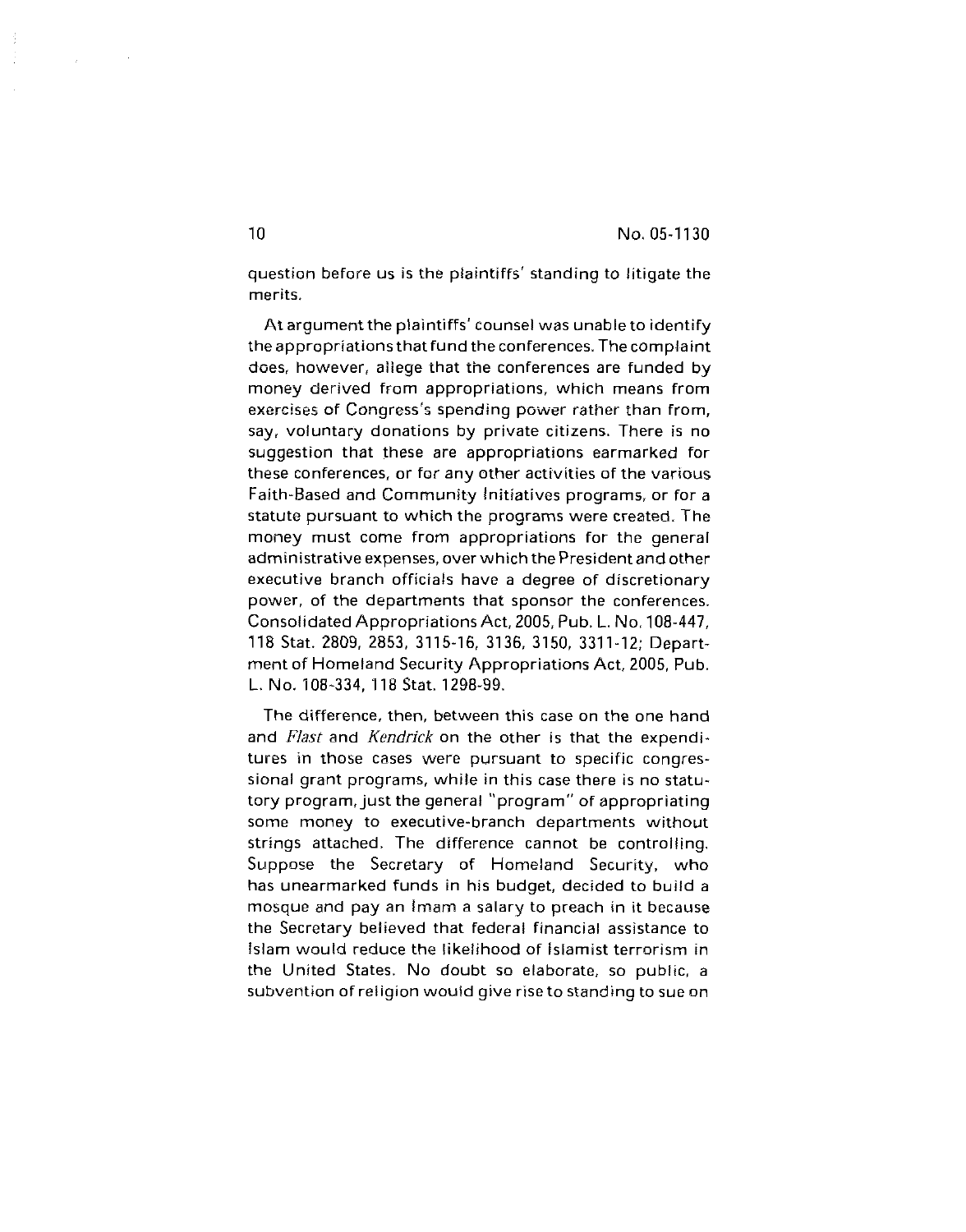$\sim 10$ 

 $\mathcal{L}$ 

other grounds, just as in the St. Charles cross case; taxpayer standing in the hypothetical mosque case would not be essential to enabling a suit to be brought in federal court to challenge the violation of the establishment clause. But it would be too much of a paradox to recognize taxpayer standing only in cases in which the violation of the establishment clause was so slight or furtive that no other basis of standing could be found, and to deny it in the more serious cases.

At the other extreme, the fact that almost all executive branch activity is funded by appropriations does not confer standing to challenge violations of the establishment clause that do not involve expenditures. Imagine a suit complaining that the President was violating the clause by including favorable references to religion in his State of the Union address. The objection to his action would not be to any expenditure of funds for a religious purpose; and though an accountant could doubtless estimate the cost to the government of the preparations, security arrangements, etc.. involved in a State of the Union address, that cost would be no greater merely because the President had mentioned Moses rather than John Stuart Mill. In other words, the marginal or incremental cost to the taxpaying public of the alleged violation of the establishment clause would be zero. But in the hypothetical case of the mosque, and in the real though much less dramatic case before us, the objection is to a program for which money undoubtedly is "appropriated," albeit by executive officials from discretionary funds handed them by Congress, rather than by Congress directly.

The government asks us to shift the line so that it runs not between the Presidential (or other official) speech and a Presidential initiative (the conferences), but between the speech and the initiative, on the one hand, and grants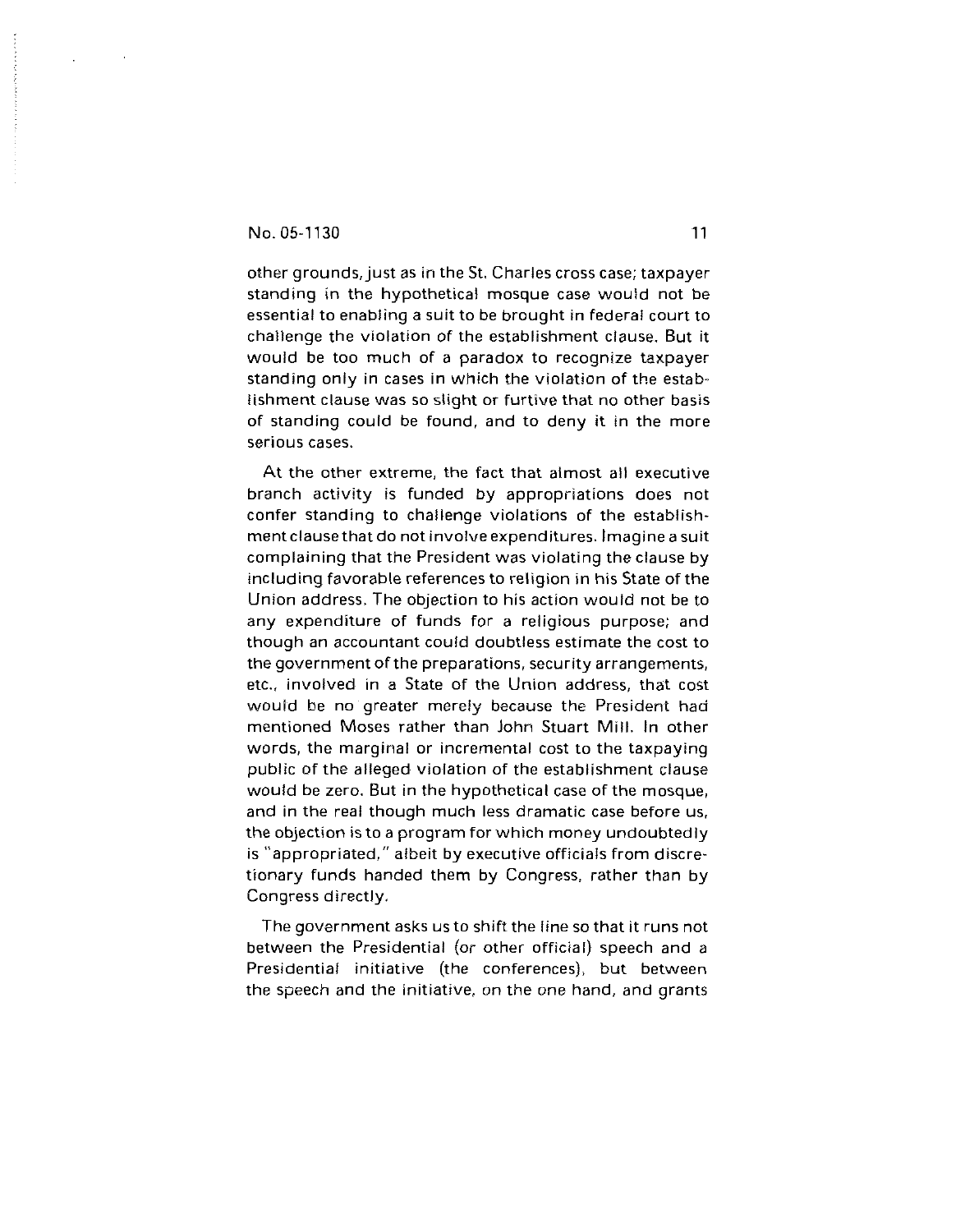made pursuant to the initiative, on the other hand. The conferences are concerned in part with instructing the attendants on how to apply for government grants for their religious organizations; but thechallenge that is before us is not to the grants but to the conferences. The line proposed by the government (no standing to challenge the conferences, standing to challenge the grants) would be artificial because there is so much that executive officials could do to promote religion in ways forbidden by the establishment clause (which despite its wording applies to executive as well as congressional action, American Civil Liberties Union of Illinois v. City of St. Charles, supra, 794 F.2d at 270) without making outright grants to religious organizations. For the government to operate a mosque or other place of worship would not involve a grant unless a contractor was involved.

We are mindful that the Court in Flast carved an exception for "an incidental expenditure of tax funds in the administration of an essentially regulatory statute." Flast **v.** Cohen, supra, 392 U.S. at 102. We may put to one side "regulatory" and focus on "incidental." That is a relative term. Whether an expenditure is incidental depends on what it is deemed incidental to. Every government expenditure could be thought incidental to the great goal of the public welfare, a pursuit that costs the federal government some \$2 trillion a year, to which the cost of a mosque would certainly be incidental. The Department of Homeland Security alone has a budget of more than \$30 billion, compared to which the funds required for the construction of a mosque would be small-and therefore "incidental"? The religiously oriented programs challenged in Kendrickwere incidental to the goal of solving problems of adolescent sexuality, but this did not negate taxpayer standing. If the conferences at issue in this case are, as the plaintiffs charge, intended to promote

 $12$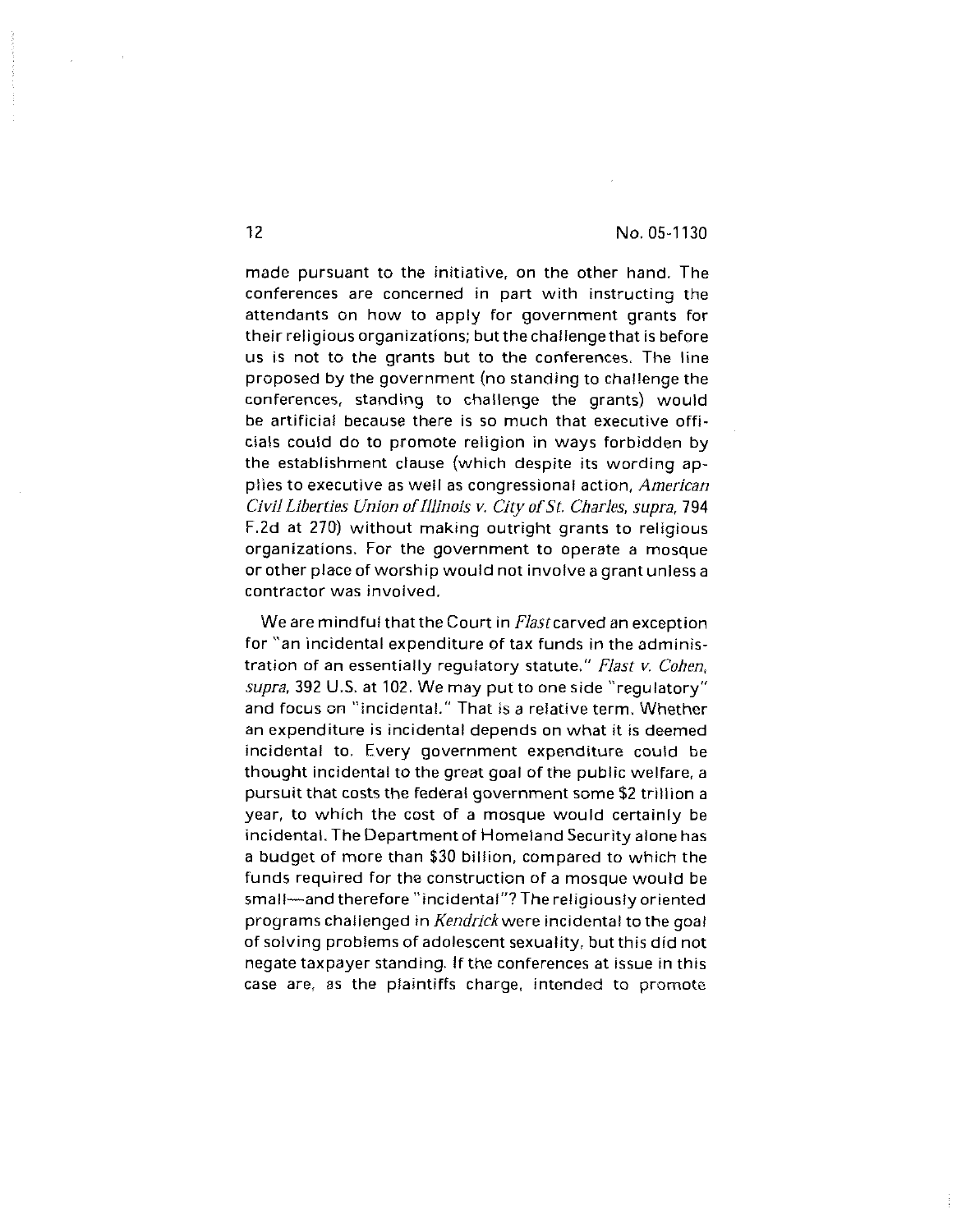religion, the fact that their cost is slight relative to the budgets of the various departments that sponsor them does not make that cost incidental. Otherwise, indeed, there would be no federal taxpayer standing in any case.

The word "incidental" in Flast should be reserved for such cases as that of the government's expenditure on an armored limousine to transport the President to the Capitol to deliver the State of the Union address in which he speaks favorably of religion. Or to the government's expenditure on processing the Catholic Church's application in *In* re United States Catholic Conference, supra, for a tax exemption. So while it is true that the executive branch would quickly grind to a halt without general budget appropriations from Congress, our analysis, tracking Kendrick, would not permit an individual citizen to challenge just any action of the executive with which he disagrees as a violation of the establishment clause.

The hypothetical case of standing to challenge a Presidential speech extolling religion turns out not to be entirely hypothetical. One of the defendants in this case is a former Secretary of Education, Rod Paige, whom the plaintiffs accuse not of sponsoring or administering conferences under the President's Faith-Based and Community Initiatives program but of having given a speech at one of them in which he said that "President Bush does this because he knows first-hand the power of faith to change lives-from the inside out. And the reason he knows this is because faith changed his life." The district judge was right to rule that the plaintiffs had no standing to sue Paige because of that remark, just as he was right to rule, in a part of the case not before us, that the plaintiffs do have standing to challenge actual grants made to faith-based organizations pursuant to the President's initiative. (Thejudge went on to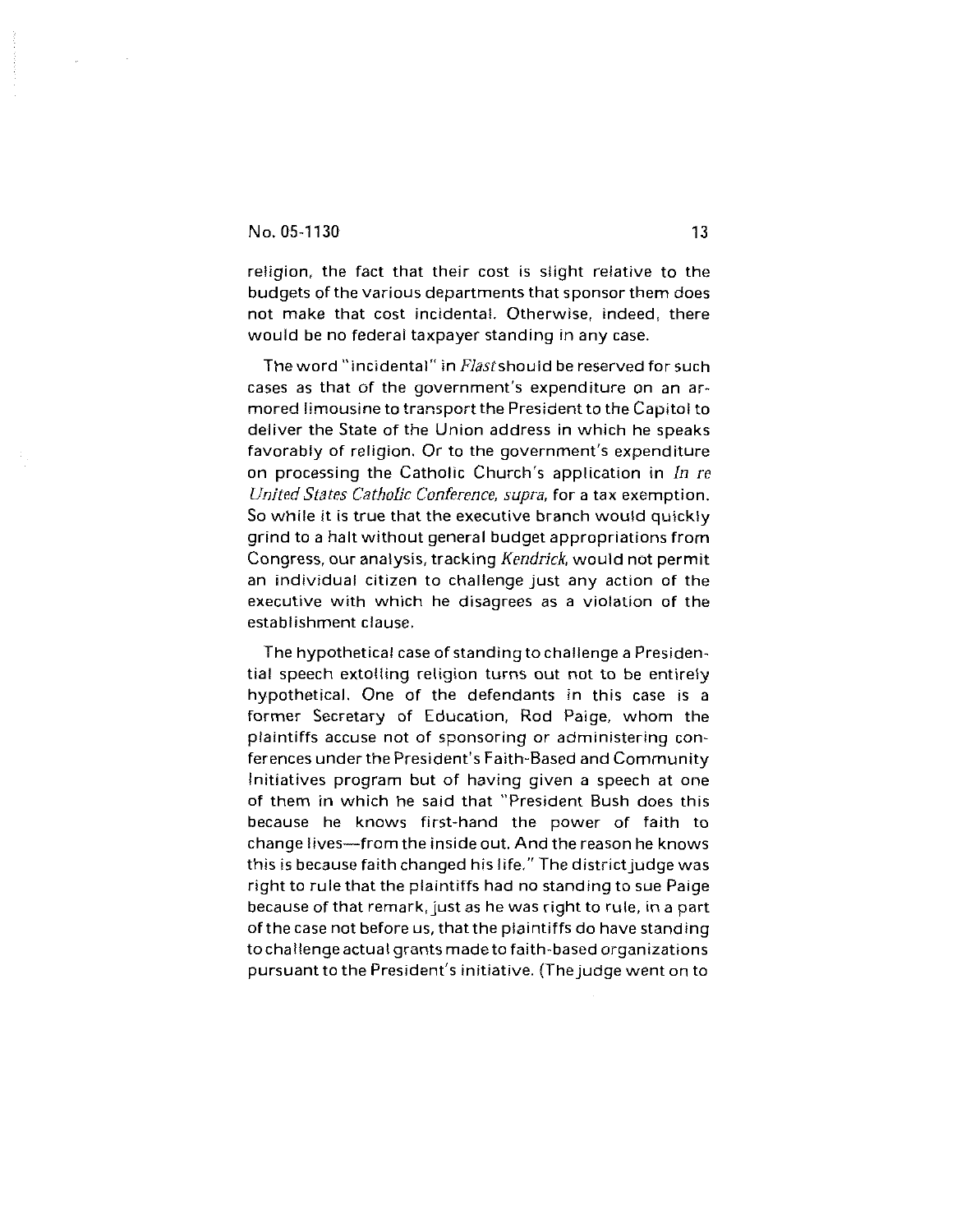dispose of that phase of the case on summary judgment, but the appeal does not challenge his disposition.)

We must consider finally the bearing of a line of cases, illustrated by *United States v. Richardson*, 418 U.S. 166 (1974); *Schlesinger v. Reservists Committee to Stop the War,* 418 U.S. 208 (19741, and *Public Citizen, Inc.* **v.** *Simon,* 539 F.2d 211, 217-19 (D.C. Cir. 1976), in which taxpayer standing to enforce provisions of the Constitution other than the establishment clause was rejected. The *Public Citizen* suit complained that federal employees were illegally assistng in President Nixon's reelection campaign. The court rejected "taxpayer standing to attack any executive action that draws on an outstanding appropriation on the ground that the purchases or services are not in accord with the congressional intent in passing the appropriation. This would place the judiciary in the role of management overseer of the Executive Branch. Such oversight is a function of Congress. . . . When what is involved is expenditures in implementation of a regulatory statute, or mere executive activity that entails some expenditures, there is no. . . arrow aimed at taxpayers as a class, but an activity of concerntothe publicat large." Federal employeesemployed in programs of unquestioned constitutionality cannot be sued by taxpayers simply because they divert some of their work time to improper purposes-just as the President could not be sued for a speech extolling religion even in the unlikely event that the speech violated the establishment clause.

So if the plaintiffs acknowledged the underlying constitutionality of the Faith-Based and Community Initiatives program, the fact that government employees involved in the program sometimes wandered out of the neutral zone would not confer standing to sue. But since the program itself is challenged as unconstitutional, the fact that it was

 $\mathcal{L}_{\mathcal{L}}$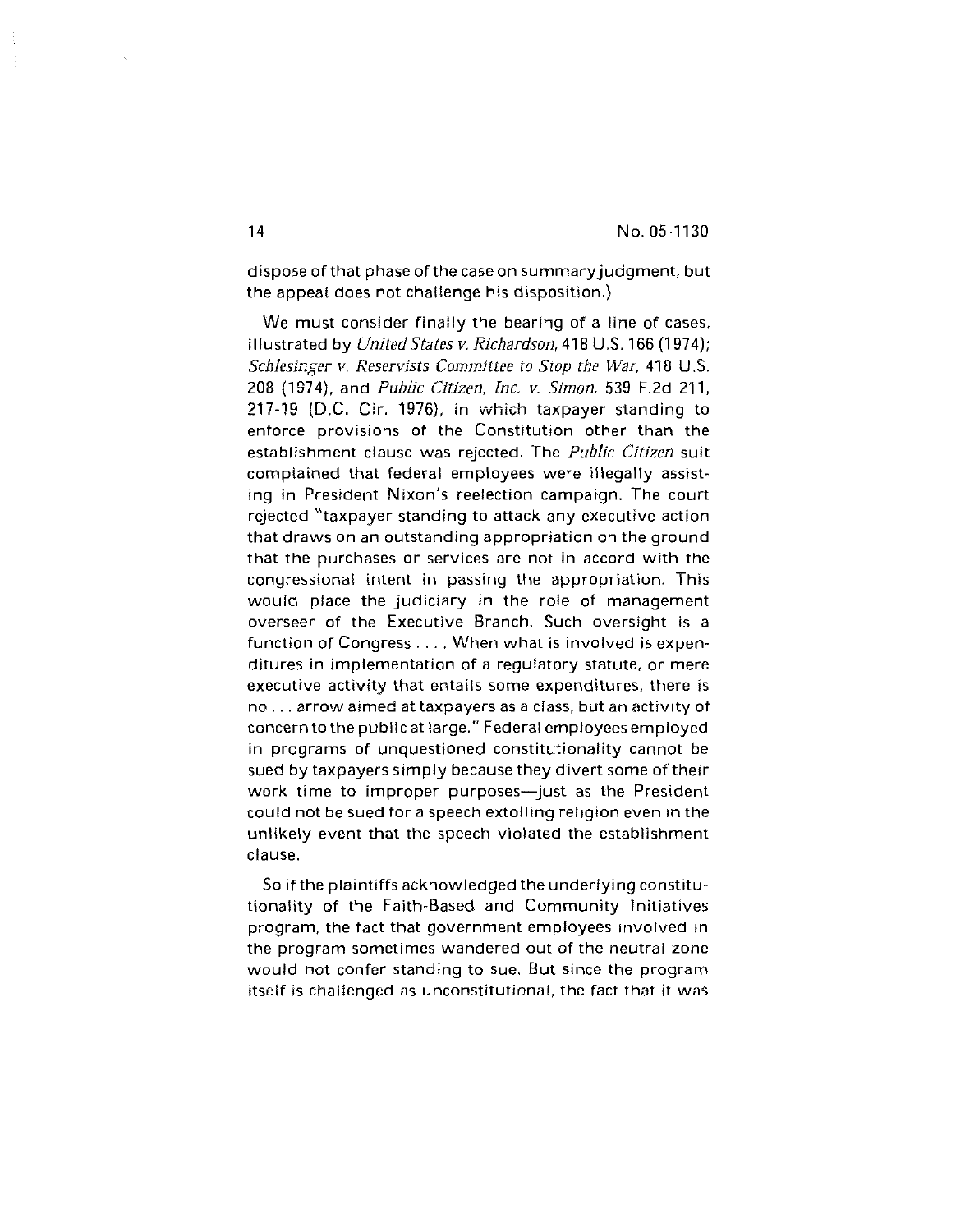$\sim$ 

funded out of general rather than earmarked appropriations-that it was an executive rather than a congressional program-does not deprive taxpayers of standing to challenge it. Taxpayers have standing to challenge an executive-branch program, alleged to promote religion, that is financed by a congressional appropriation, even if the program was created entirely within the executive branch, as by Presidential executive order. We therefore vacate the judgment and remand the case for a determination of the merits of those claims that we have determined the plaintiffs have standing to litigate.

VACATED AND REMANDED, WITH DIRECTIONS.

RIPPLE, **CircuitJudge,** dissenting. Today, the panel majority holds that executive conduct alleged to have violated the Establishment Clause may bechalienged by federal taxpayers so long as that conduct was financed in some manner by a congressional appropriation. Because I do not believe that the applicable Supreme Court precedent permits such a dramatic expansion of current standing doctrine, I respectfully dissent.

The modern doctrine of constitutional standing was hardborn and has endured a difficult adolescence. It has now reached a stage of maturity, however, where several milestones in its growth have become important and wellestablished doctrine firmly ingrained in the Nation's jurisprudence. As an intermediate appellate court, we cannot ignore or treat as malleable what the Supreme Court has mandated.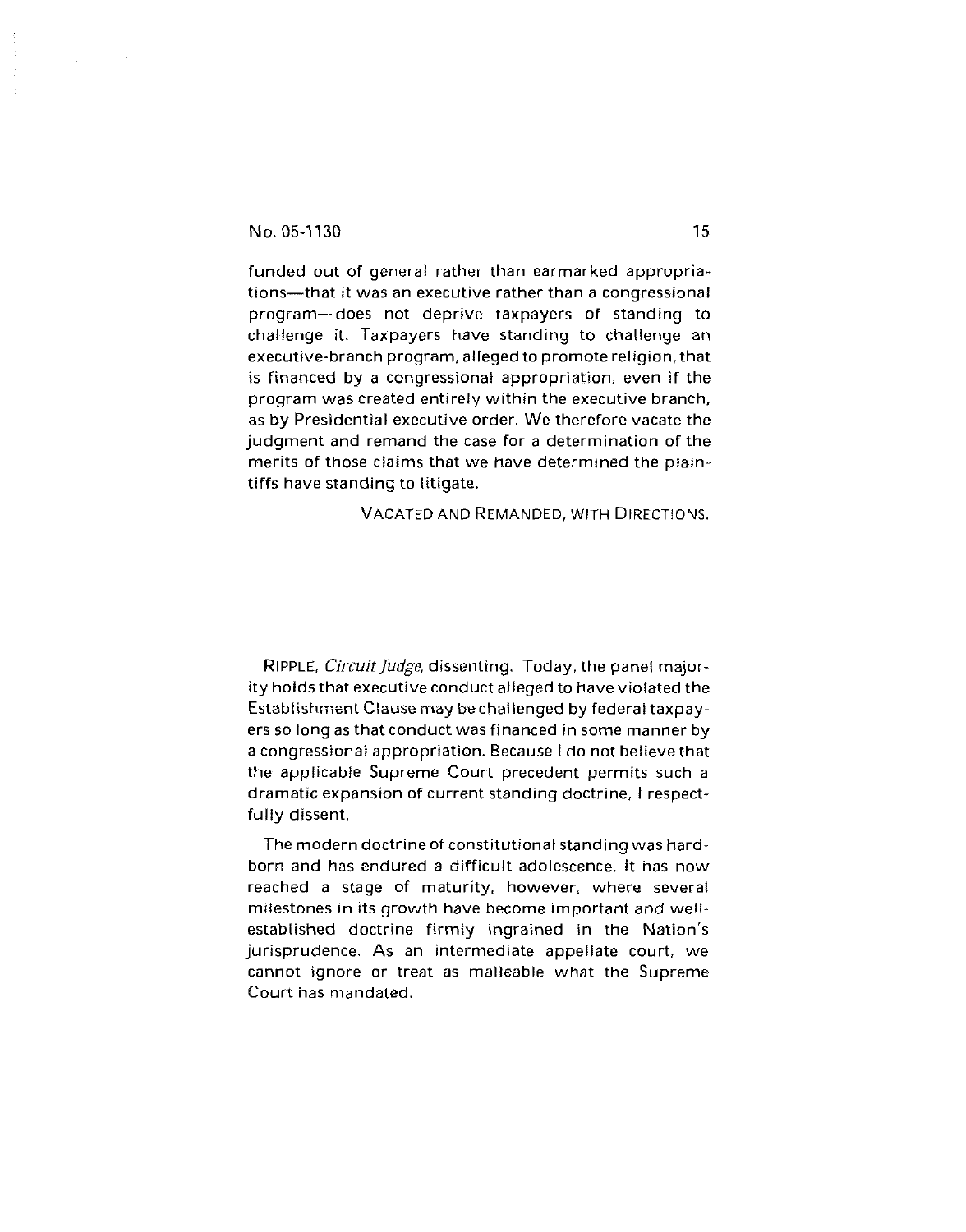The first of these principles is the Court's insistence that the core factors in the doctrine of standing are not simply prudential matters of judicial restraint but constitutional requirements rooted firmly in the Case and Controversy Clause of the Third Article of the Constitution. "fA]t an irreducible minimum, Art. Ill requires the party who invokes the court's authority to show that he personally has suffered actual or threatened injury as a result of the putatively illegal conduct of the defendant, and that the njury can be traced to the challenged action and is likely to be redressed by a favorable decision." *ValleyForge Coll.* **v.**  *Americans United for Separation of Church and State,* 454 U.S. 464, 472 (1982) (internal quotations and citations omitted); *see also Alien* **v.** *Wright,* 468 US. 737, 751 (1984). It is the first of these requirements-the need for a concrete injury-that must be the focus of our inquiry in this case. This "irreducible constitutional minimum" has required that the traditional formula for taxpayer standing, articulated by Chief Justice Warren in *Flast* **v.** *Cohen,* 392 US. 83, 102-03 (1968), be construed with "rigor." *ValleyForge Coll.,* 464 U.S. at 481. That formula requires that the federal taxpayer establish a logical link between his status as a taxpayer and the type of legislative enactment attacked, which for taxpayers can be only an exercise of the congressional power under the Taxing and Spending Clause of Article I, 5 8 of the Constitution. It also requires that the taxpayer establish a nexus between his status as a taxpayer and the precise nature of the constitutional infringement alleged. *Flast* at 102. It is undisputed that the question before us requires that we focus on the first of these requirements and ask whether the plaintiffs have, inthe allegationsof their complaint, set forth with sufficient rigor a nexus between their status as taxpayers and an exercise of the congressional power under the Taxing and Spending Clause.

 $\sim \sqrt{2}$ 

 $\mathcal{L}$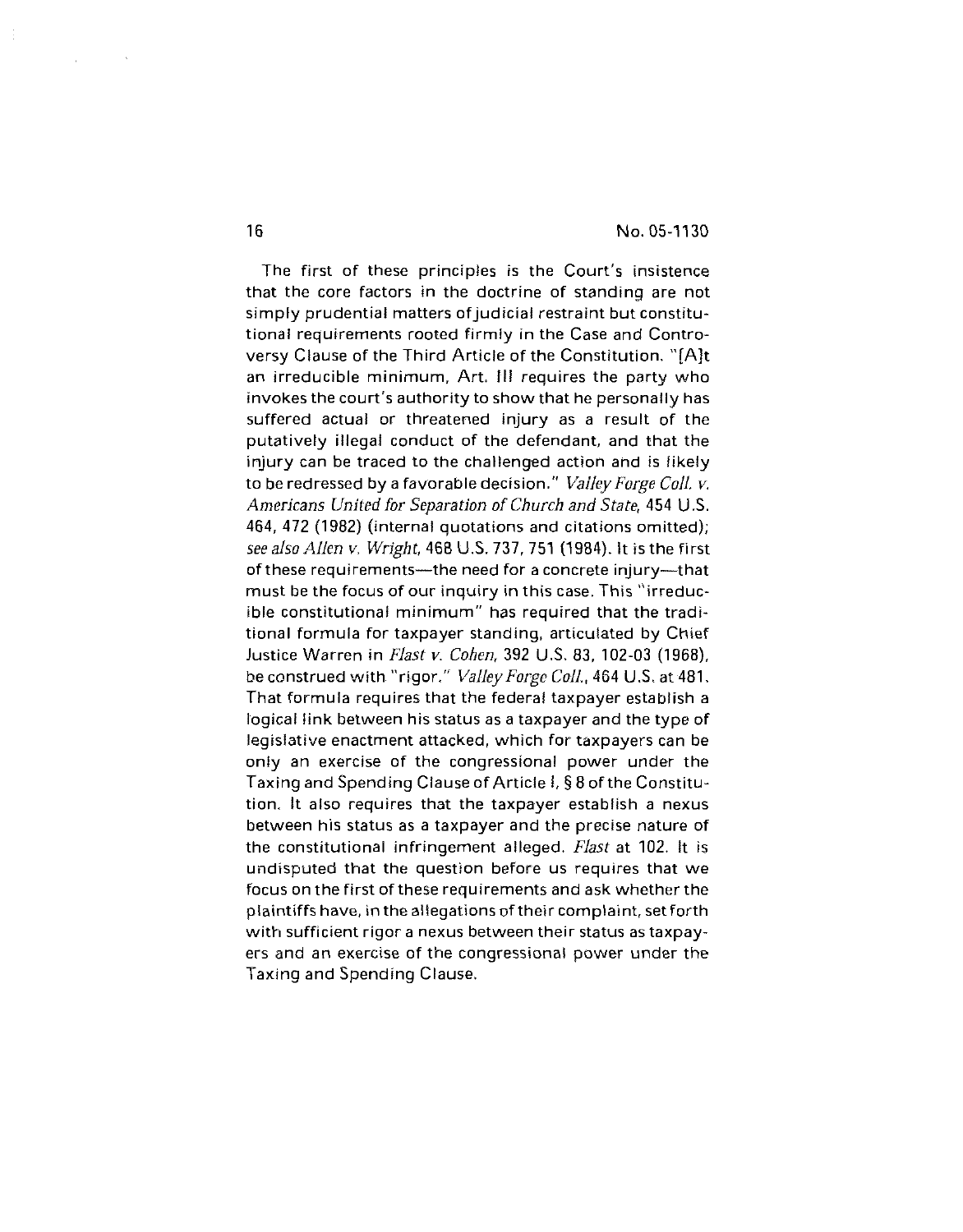$\frac{1}{2}$  ,  $\frac{1}{2}$  ,  $\frac{1}{2}$  ,  $\frac{1}{2}$  ,  $\frac{1}{2}$ 

Before turning to a definitive answer to that question, we should pause for a moment and reflect on why the Supreme Court requires that we examine this assertion of nexus so rigorously. Taxpayer standing "pushes the envelop" on traditional notions of constitutional standing. Ever since *Frothingham v. Mellon,* 262 U.S. 447 (1923), the specter of a citizen bringing a lawsuit in a federal court to rectify an undifferentiated injury has loomed prominently over the development of our standing jurisprudence. Any assertion of taxpayer standing comes close, dangerously close, to becoming such a case. A lawsuit based on such undifferentiated injury-a mere disagreement with the government policy-is hardly the case and controversy within the jurisdiction of the federal courts.

When the Supreme Court has been called upon to examine this first prong of the *Flast* analysis, its decisions so far have been grounded on the fact that the complaint really did not present a grievance linked to the Taxing and Spending Clause, but instead based on another constitutional provision. Therefore, in *United States v. Richardson,*  418 U.S. *166* (1974), the Court rejected the assertion of taxpayer standing over a suit based on the Accounts Clause. Again in *Schlesinger* **v.** *Reservists Committee to Stop the War,*  418 U.S. 208 (1974), the Court refused taxpayer standing to an individual who asserted a violation of the Incompatibility Clause. In *Valley Forge,* the Court similarly decided that a taxpayer suit that implicated the Property Clause, not the Taxing and Spending Clause, could not be maintained.

In this case, the gravamen of the plaintiffs' complaint is of course based on the Establishment Clause, a specific restriction on Congress' power to spend. But is it based on an exercise of the Taxing and Spending Clause? The plaintiffs ask that we answer that question in the affirmative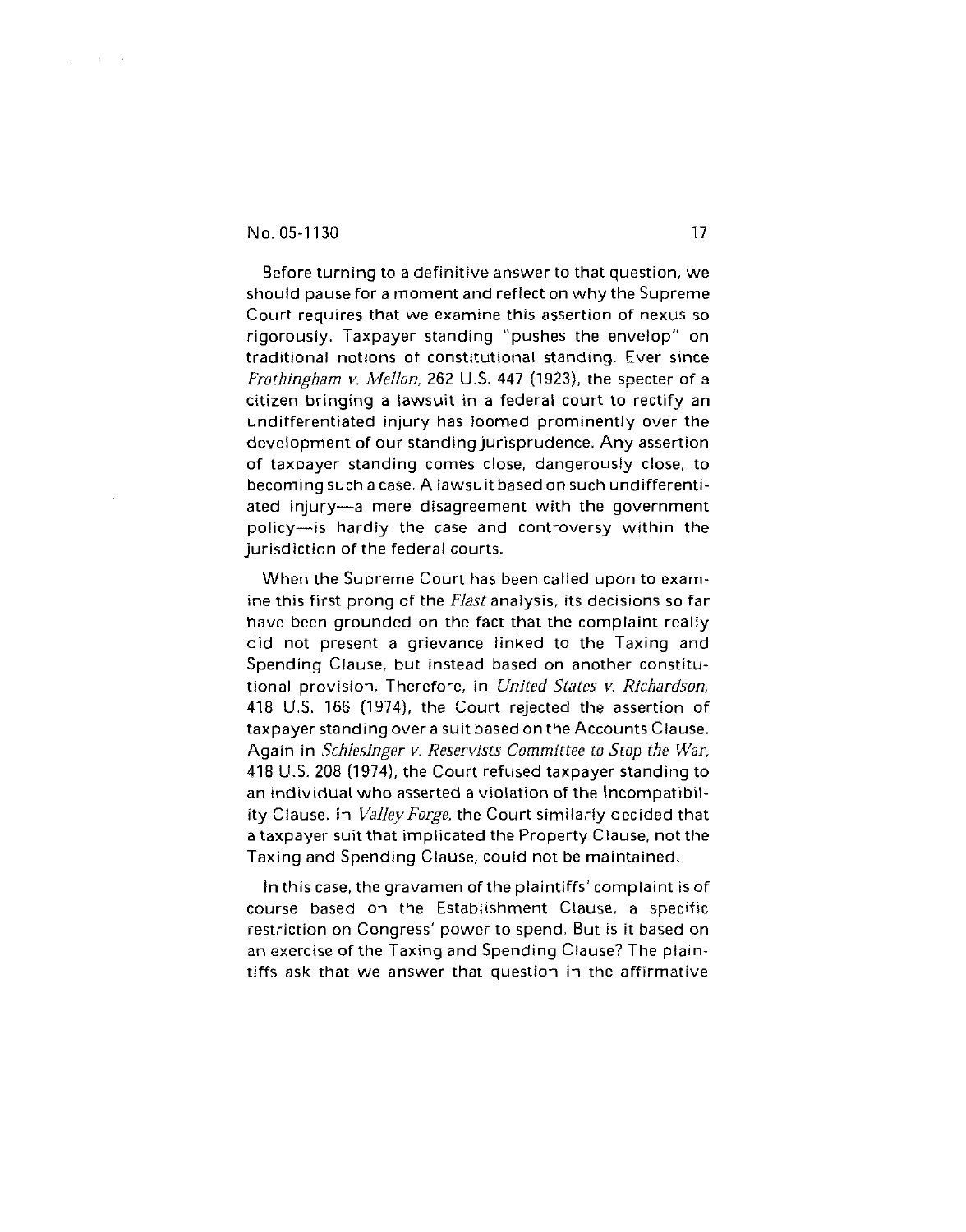because organizing and conducting the meetings in question involved the expenditure of government funds; the Government replies that the only funds involved are those made available to the President for the operation of his executive office. In its view, specific legislative expenditure under the taxing and spending power is simply not at stake. Rather, the object of the plaintiffs' complaint is the decision of the President to use the funds to conduct these meetings.

My colleagues take the view that, if a taxpayer can challenge the expenditure of government funds under a specific appropriation, they ought to be abie to question an expenditure under a general appropriation as well. In my view, this approach, while possessing an initial appeal, simply cuts the concept of taxpayer standing loose from its moorings. The Court's post-*Flast* holdings make it clear that taxpayer standing survives as a narrow exception to Schlesinger, Richardson and Wright's ban on generalized grievances. It has survived, even on those narrow terms, only because of the inherent difficulty in enforcing the specific prohibition of the Establishment Clause against the expenditure of government funds for the establishment of religion. See Flast, 392 U.S. at 103. Beneficiaries of such spending have no incentivetosue, and non-beneficiary outsiders cannot show a direct injury. Flastallows standing in these cases so that tax- and expenditure-based violations of the Establishment Clause do not go unremedied. The Supreme Court has made the judgment that the values embodied in the Case and Controversy Clause- separation of powers and the adversary process<sup>1</sup>—are sufficiently

18

<sup>1</sup>SeeFlast *v. Cohen,* 392 **U.S.** 83, 94-95 (1968) ("Embodied in the words 'cases' and 'controversies' are two complementary but somewhat different limitations, In part those words limit (continued.,.)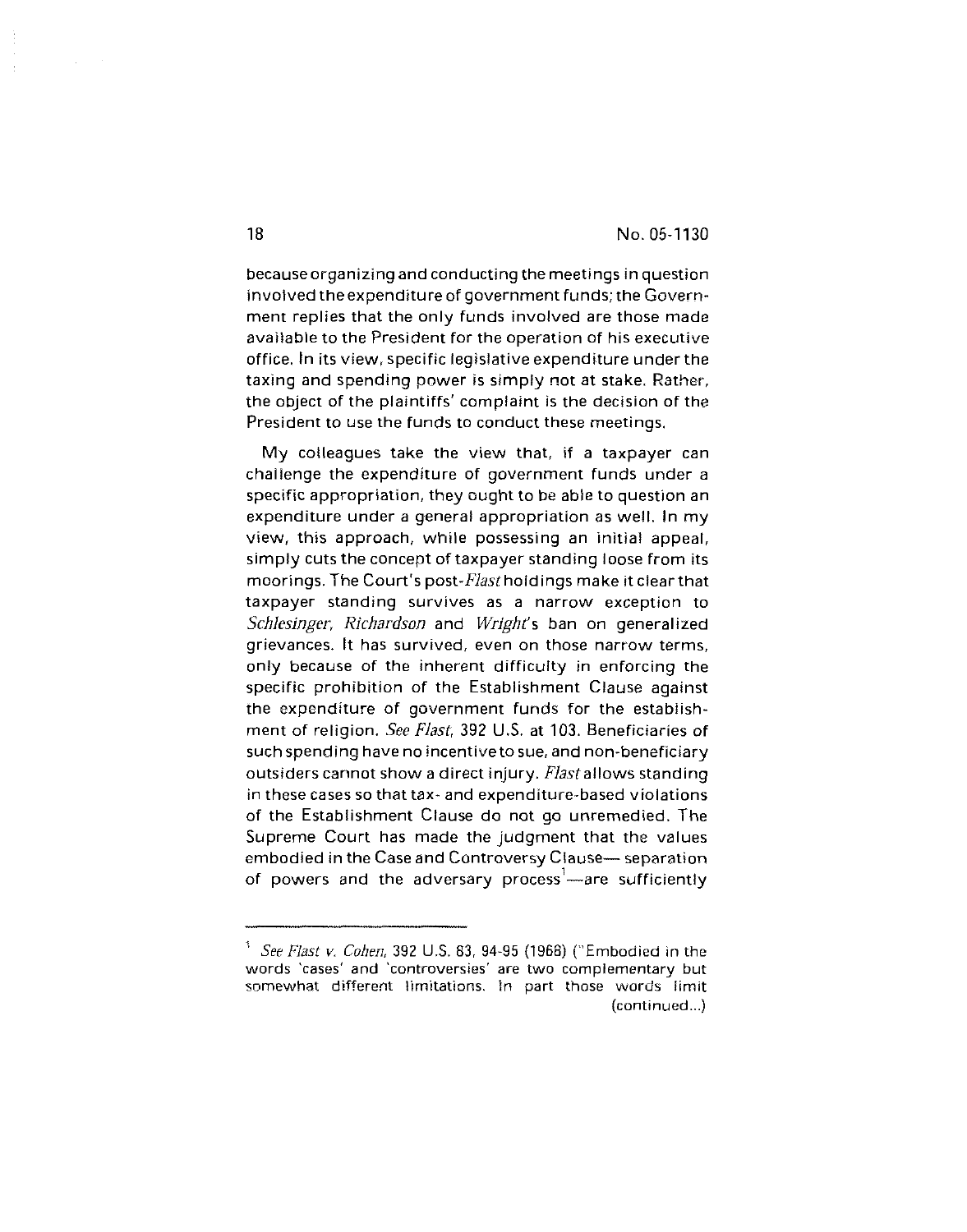$\frac{1}{2} \left( \frac{1}{2} \right) \left( \frac{1}{2} \right) \left( \frac{1}{2} \right) \left( \frac{1}{2} \right)$ 

protected when a taxpayer makes a specific objection linked to a specific exercise of the taxing and spending power on the ground that it violates the Establishment Clause.

Indeed, a good illustration of Flast's limited purpose is the part of this case, no longer part of this appeal, in which Freedom from Religion challenged specific grants that it alleged were distributed preferentially to religious organizations under the government's faith-based programs. One of these grant programs was "Mentoring Children of Prisoners," established by Congress in the Promoting Safe and Stable Families Amendments of 2001, Pub. L. No. 107-133, 115 Stat. 2414 (2002). The program's purpose was to provide support for children with incarcerated parents, and it expressly made eligible for funding faith- and community-based organizations. An organization called MentorKids USA applied for and received a grant under the congressional program. With its stated mission to "exalt the Lord Jesus Christ as the Son of God," MentorKids hired only Christians as mentors, and required its mentors to give monthly reports on the progression of their mentee's "relationship with God." R.53 at 9-10. On the allegation that Congress had made public funds available to MentorKids, the district court, quite properly, allowed taxpayer standing to challenge the grant.

Without the *Flast* exception, it is unlikely that anyone would have had standing to sue in such a situation. Cer-

**<sup>1</sup>**(..continued)

the business of federal courts to questions presented in an adversary context and in a form historically viewed as capable of resolution through thejudicial process. And in part those words define the role assigned to the judiciary in a tripartite allocation of power to assure that the federal courts will not intrude into areas committed to the other branches of government.")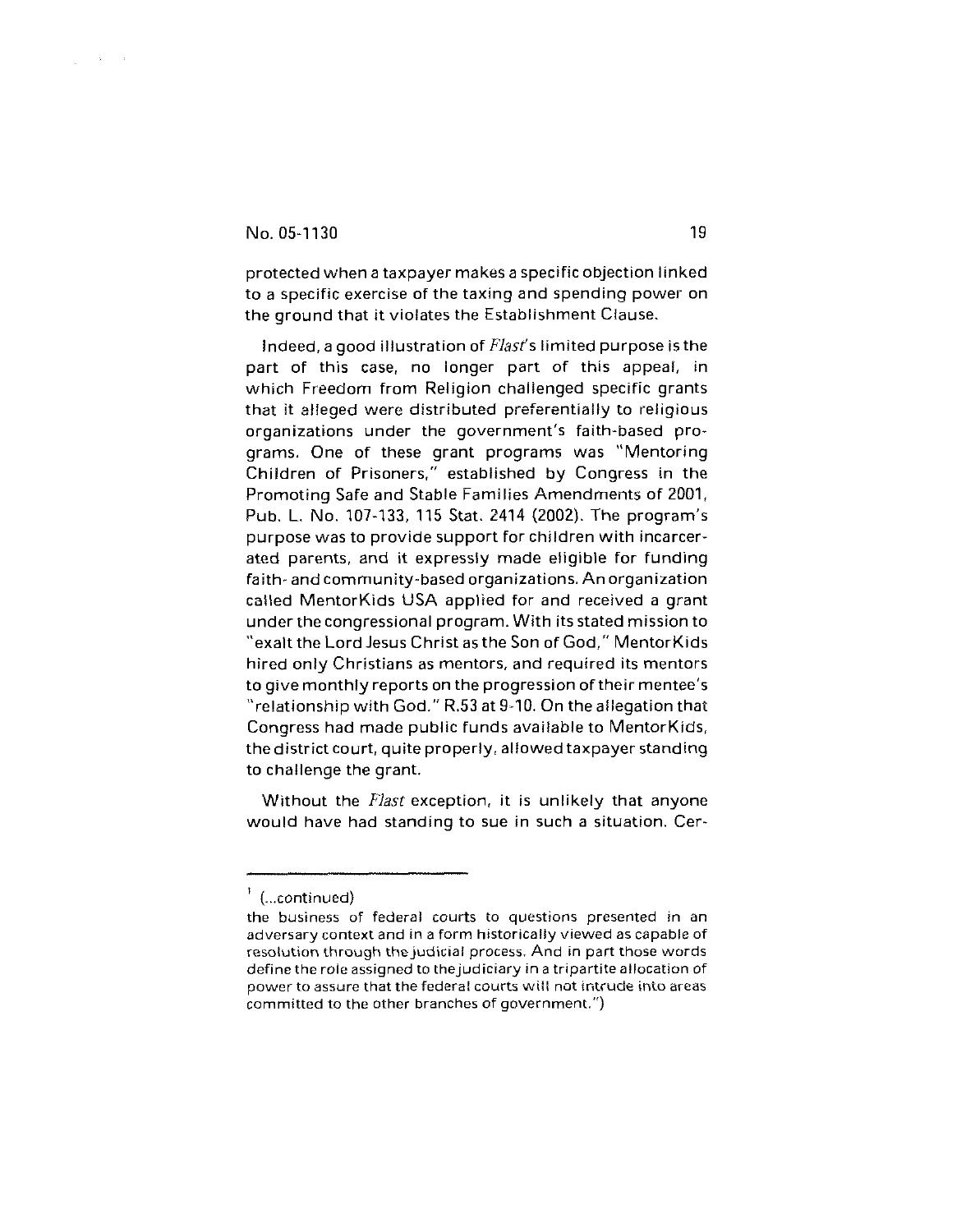tainly, MentorKids was not going to challenge the grant it received. Similarly, non-sectarian community groups who applied for, but were denied a grant under the same program, would not have been able to satisfy the injury-infact and redressibility requirements of conventional standing doctrine; their injury would have been indirectand their allegations that they would have received funding but for the preferential treatment of religious groups would have been too speculative. $2$  Finally, an individual plaintiff who came into direct contact with MentorKids and was offended by the group's religious message could not sue for violation of the Establishment Clause because MentorKids is not a state actor. *Hast,* therefore, remains necessary to allow challenges to situations in which Congress makes no public endorsement of religion but nevertheless supports a sectarian cause through the transfer of public funds. *See Flast,* 392 U.S. at 103 ("Our history vividly illustrates that one of the specific evils feared by those who drafted the Establishment Clause and fought for its adoption was that the taxing and spending power would be used to favor one religion over another or to support religion in general."); *see also, e.g., Pulido* **v.** *Bennett,* 860 F.2d 296, 297 (8th Cir. 1988) (allowing

 $\chi = \chi$ 

**<sup>2</sup>Cf** *Allen* v. *Wright,* 468 *U.S. 737,757* (1984) (holding that parents lacked standing to challenge tax-exempt status of discriminatory private schools because it was too "speculative . . . whether withdrawal of a tax exemption from any particular school would ead the school to change its policies"); *Simon* v. *Eastern Kentucky Welfare Rights Org.,* 426 U.S. 26, 42 (1976) (denying standing to challenge the tax-exempt status of hospitals who refused care to indigents because the injury to plaintiffs was highly indirect and result[ed] from the independent action of some third party not before the court"). Likewise, as the Court pointed out in *Warth* v. *Seldin,* "the indirectness of the injury. . . may make it substantially more difficult to meet the minimum requirement of Art. Ill." 422 U.S. 490, 505 (1975).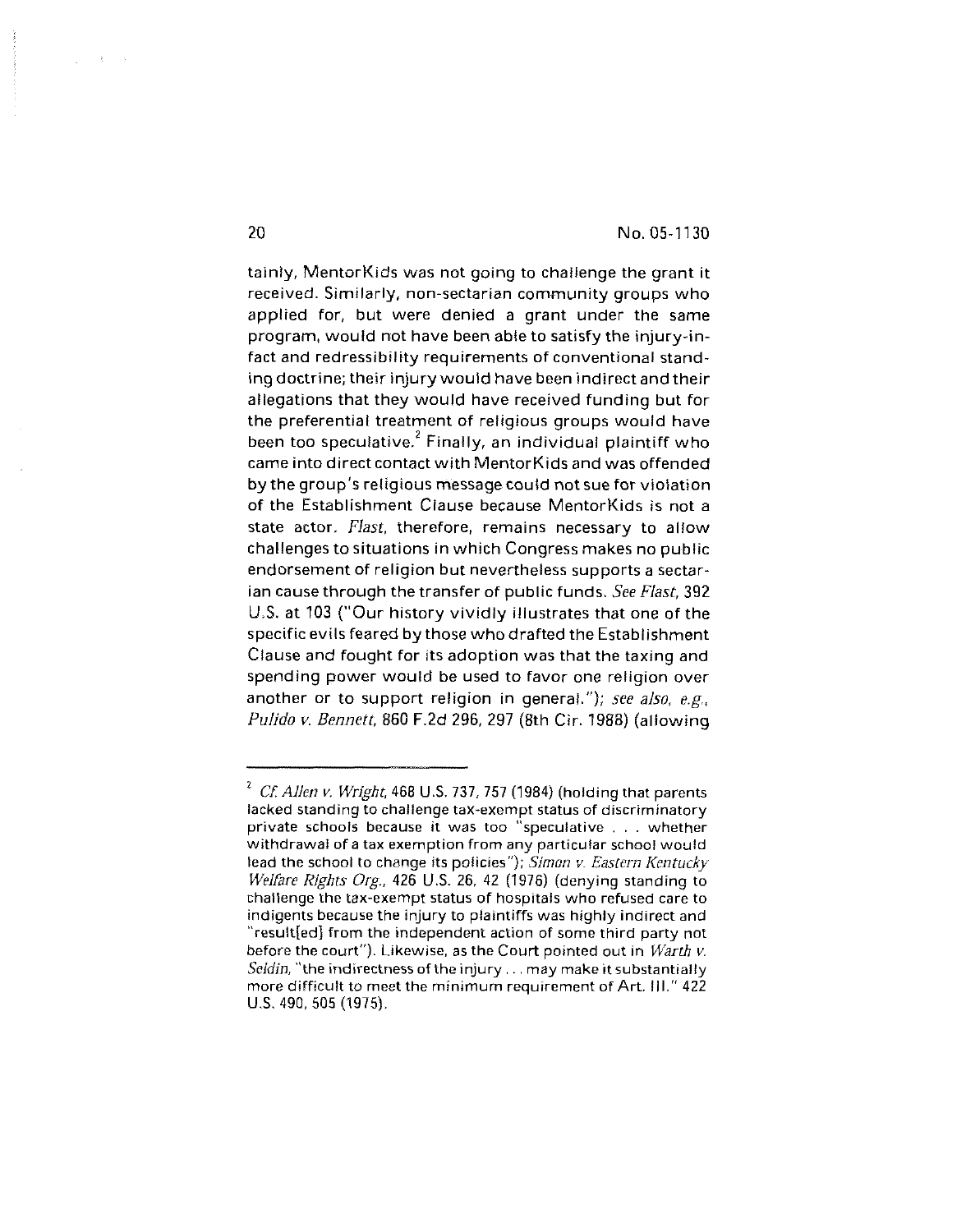taxpayer standing to bring an establishment clause challenge against a spending program that channeled funding to parochial schools).

Because the Flast exception serves such a narrow purpose, its application has been confined to its express terms. After Schlesinger, Richardson and Valley Forge, to earn taxpayer standing a plaintiff must bring an attack against a disbursement of public funds made in the exercise of *Congress'* taxing and spending power; focus on a program originating in the executive branch will not suffice. See Valley Forge,  $454$ U.S. at 479 ("Flast limited taxpayer standing to challenges directed only at exercises of congressional power") (internal quotation marks and alterations omitted); Schlesinger, 418 U.S. at 228 (denying standing because the taxpayer plaintiffs "did not challenge an enactment under  $Art. I, § 8$ , but rather the action of the Executive Branch").

Bowen v. Kendrick, 487 U.S. 589 (1988), did not alter the strictures on taxpayer standing. In Bowen, the Court upheld taxpayer standing to lodge an Establishment Clause challenge against the Adolescent Family Life Act ("AFLA"), a congressional spending program whoseadministration was delegated to the Secretary of Health and Human Services. Rejecting the Secretary's argument that funds were distributed by an executive branch agency rather than by Congress, the Court observed that "[tlhe AFLA is at heart a program of disbursement of funds pursuant to Congress' taxing and spending powers, and appellees' claims call into question how the funds authorized by Congress are being disbursed pursuant to the AFLA's statutory mandate.'' Id. at 619-20. That executive officials had been delegated the actual authority to write the checks did not matter.  $Id$ , at 619 ("We do not think.. . that appellees'claim that AFLA funds are being used improperly by individual grantees is any less a challenge to congressional taxing and spending power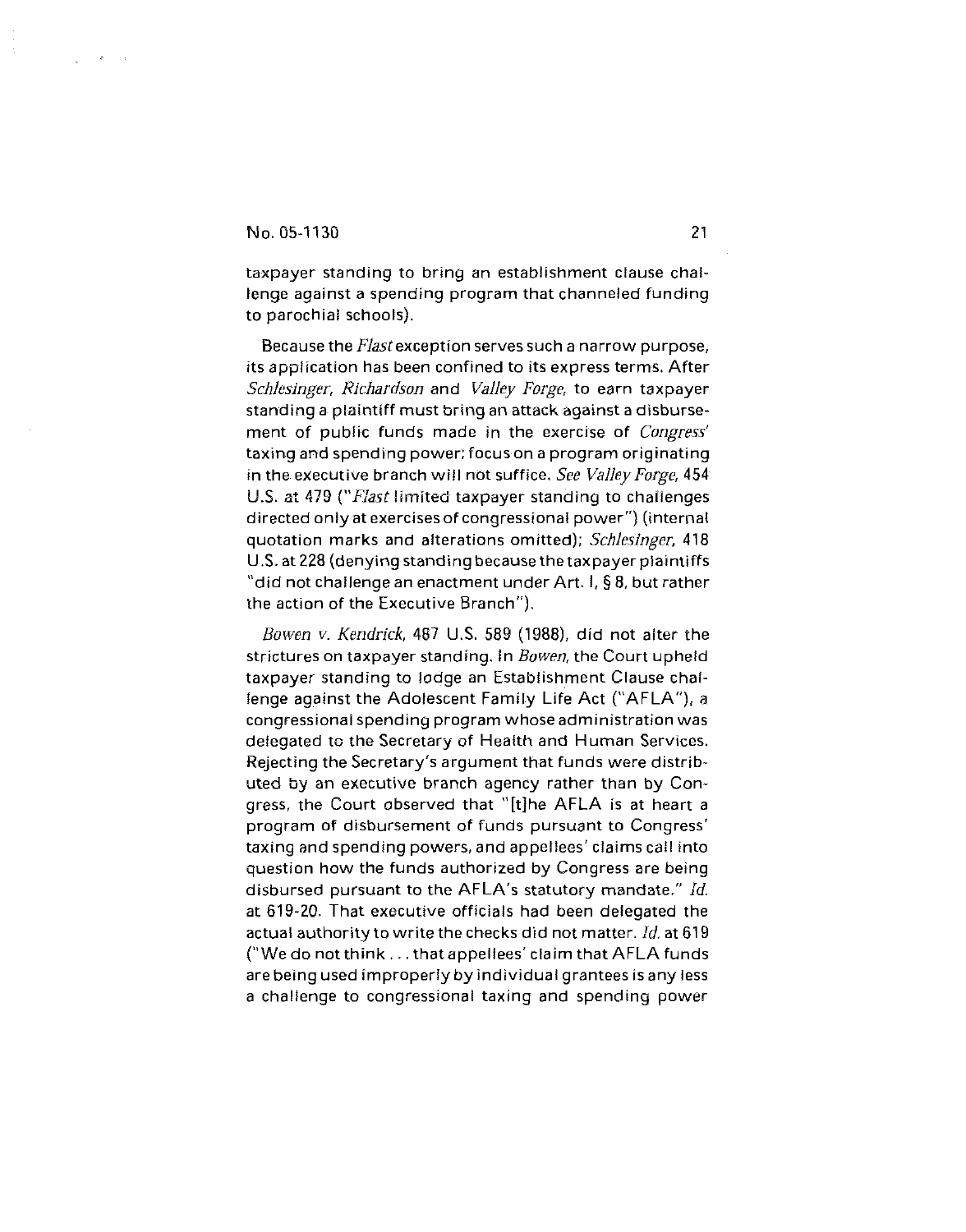simply because the funding authorized by Congress has flowed through and been administered by the Secretary."). The touchstone of the *Flast* inquiry, according to *Bowen*, was whether the Secretary had been "given authority under the challenged statute to administer the spending program that Congress *had created." Id.* (emphasis added).

I cannot accept my colleagues' contention that Bowen broadens taxpayer standing so that it is sufficient for plaintiffs to show merely that a congressional appropriations statute enabled the executive branch to violate the Establishment Clause. Such a standard makes virtually any executive action subject to taxpayer suit. The executive can do nothing without general budget appropriationsfrom Congress and the approach of my colleagues will permit an individual citizen to challenge any action of the executive with which he disagrees, as violative of the Establishment Clause. Bowen simply did not sanction such a judicial intrusion into the affairs of the executive at the request of an individual who can assert no specific connection between his status as a taxpayer and the executive decision. See Bowen, 487 U.S. at 620 ("In this litigation there is still a sufficient nexus between the taxpayer's standing as taxpayer and thecongressional exercise of taxing and spending power. . . ."). In short, my colleagues expand the narrow concept of taxpayer standing to the point where it cannot be distinguished from the citizen standing that the Supreme Court has regarded, throughout the development of the modern standing doctrine, as destructive of the case and controversy limitation on the power of the federal courts to intrude into the decision-making prerogatives of the executive branch.

The majority's position sets this circuit on a course different from that of the other courts to have applied the *Flast* exception after Bowen. The Court of Appeals for the

22

 $\langle \cdot, \cdot \rangle_{L^2(\mathbb{R}^d)}$  is i.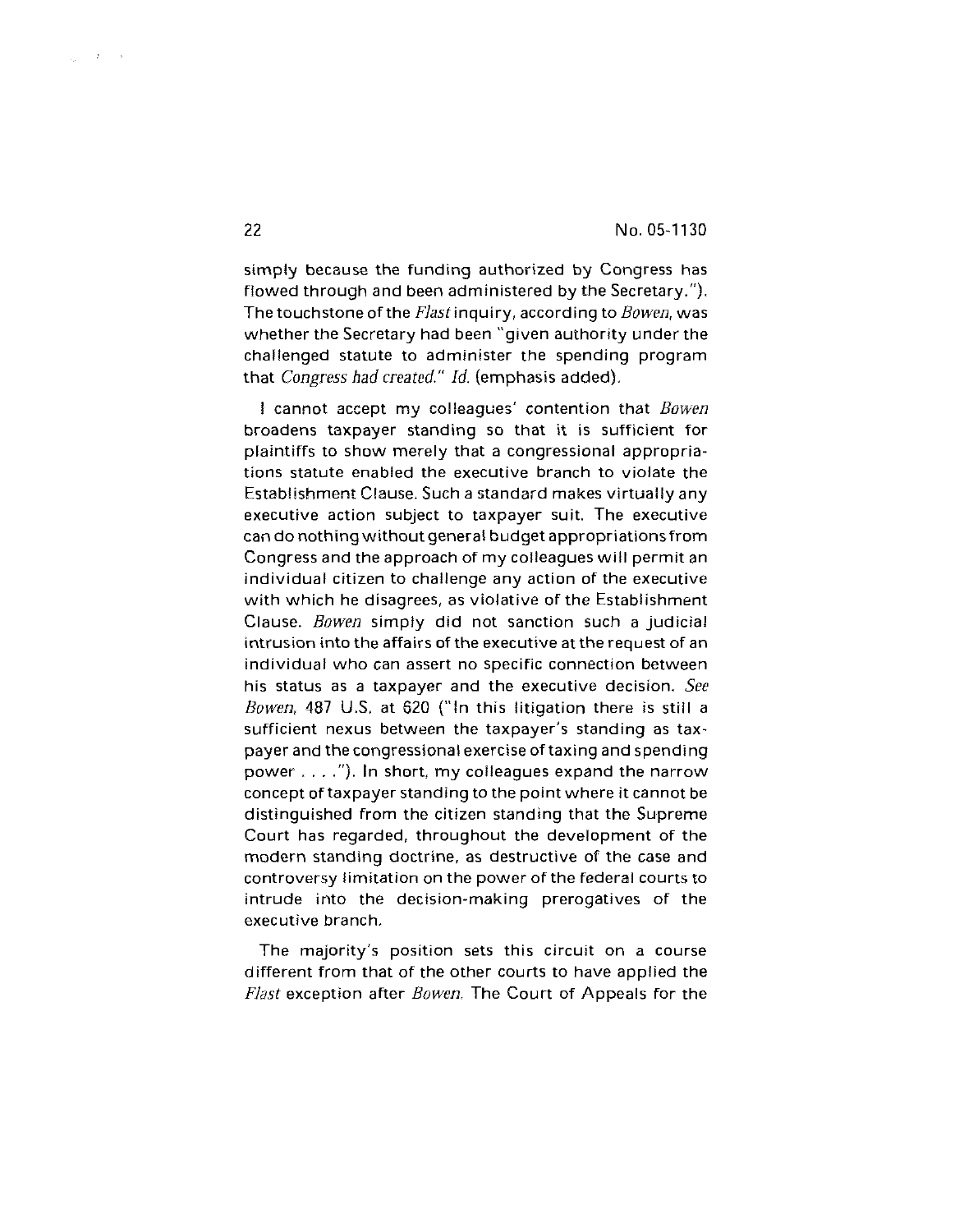$\frac{1}{2}$  ,  $\frac{1}{2}$  ,  $\frac{1}{2}$  ,  $\frac{1}{2}$ 

District of Columbia Circuit, when asked by municipal taxpayers to prohibit the District of Columbia from expending public funds to oppose citizens' initiatives, observed that the "[Supreme] Court has never recognized federal taxpayer standing outside [of Flast's] narrow facts, and it has refused to extend Flast to exercises of executive power." District of Columbia Common Cause **v.** District of Columbia, 858 F.2d 1, 3-4 (D.C. Cir. 1988) (citations omitted). Similarly, in In re United States Catholic Conference, 885 F.2d 1020 (2d Cir. 1989), the Court of Appeals for the Second Circuit denied taxpayer standing to pro-choice supporters who alleged that the IRS, by granting tax-exempt status to the Catholic church, had violated the Establishment Clause. The court reasoned:

Plaintiffs in the instant case do not challenge Congress' exercise of its taxing and spending power as embodied in  $\S 501(c)(3)$  of the [Tax] Code; they do not contend that the Code favors the Church.. . . Instead, they argue that the IRS, in allegedly closing its eyes to violations by the Church, is disregarding the Code's mandate and the Constitution. The complaint centers on an alleged decision made solely by the executive branch that in plaintiffs'view directly contravenes Congress' aim. The instant case is therefore distinguishable from [Bowen **v.**  Kendrick]. In that case, there was "a sufficient nexus between the taxpayer's standing as a taxpayer and the congressional exercise of taxing and spending power, notwithstanding the role the Secretary plays in administering the statute." Kendrick, 108 S. Ct. at 2580. Here, there is no nexus between plaintiffs' allegations and Congress' exercise of its taxing and spending power. Hence, *Kendrick* does not alter the requirements of taxpayer standing to allow the instant plaintiffs to challenge how the IRS administers the Code.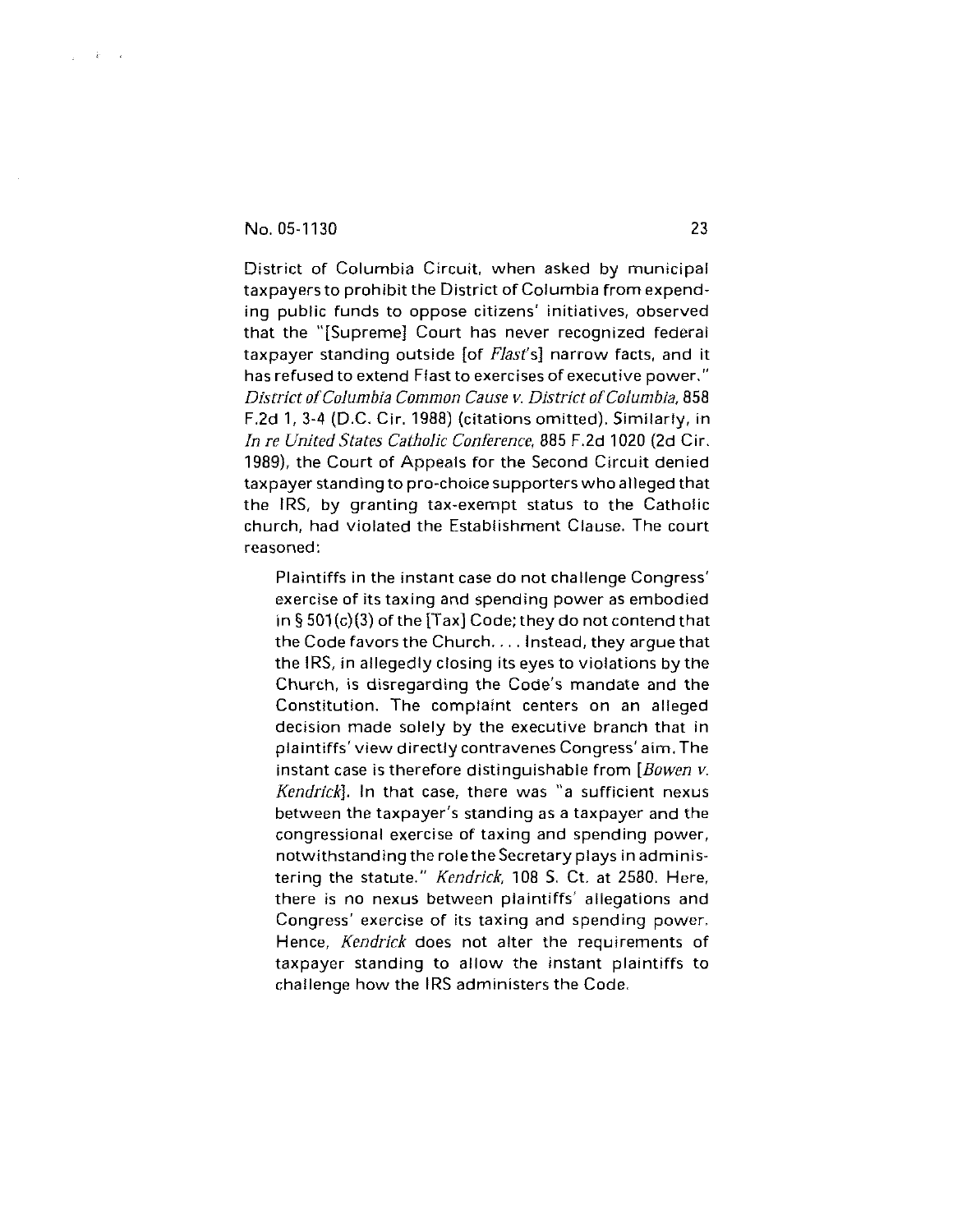Id. at 1028. In short, the Second Circuit squarely held that the alleged *executive branch misapplication* of a statutory tax exemption enacted by congress under its Taxing and Spending Power is, under prevailing Supreme Court precedent, insufficientto support taxpayer standing. Like an arguably illegal executive expenditure (like the one alleged in this case), the misapplication of a tax exemption impacts the congressional policy decision embodied in the statute. It is not, however, an attack on Congress' exercise of the Taxing and Spending Power.

As these cases demonstrate, our sister circuits have refused to interpret *Bowen* as affording taxpayer standing based simply upon a showing that a statute enabled the executive branch to violate the Establishment Clause. This circuit ought to follow the same course and, in the process, adhere to the principles set forth in the Supreme Court's case law. Accordingly, I respectfully dissent.

 $24$ 

 $\frac{1}{\sqrt{2}}\left(1-\frac{1}{2}\sum_{i=1}^{n}x_{i}\right)$